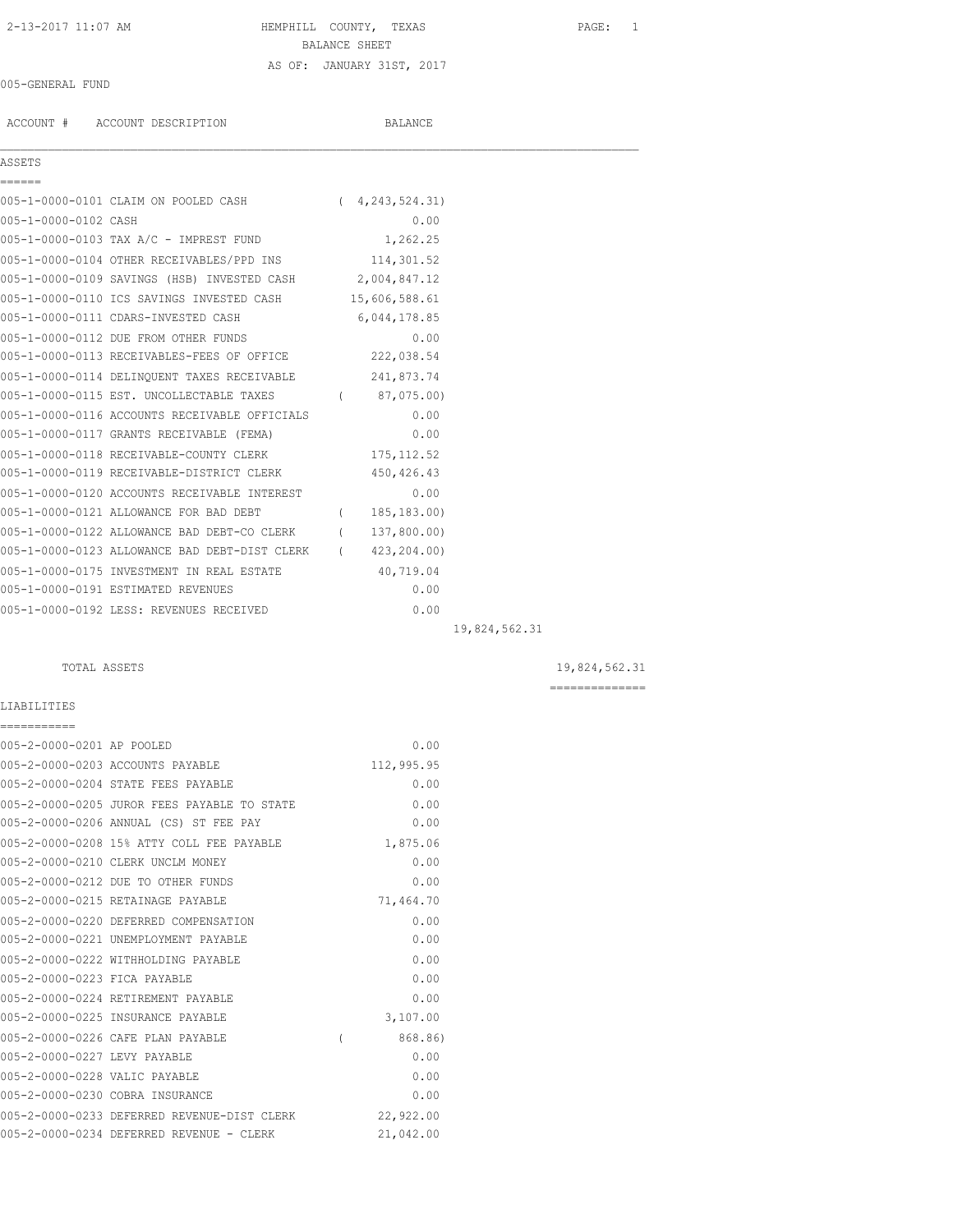2-13-2017 11:07 AM HEMPHILL COUNTY, TEXAS PAGE: 2

BALANCE SHEET

### AS OF: JANUARY 31ST, 2017

## 005-GENERAL FUND

|                                | ACCOUNT # ACCOUNT DESCRIPTION                      | BALANCE            |  |
|--------------------------------|----------------------------------------------------|--------------------|--|
|                                | 005-2-0000-0236 DEFERRED REVENUE - JP              | 23,377.00          |  |
|                                | 005-2-0000-0238 DEFERRED TAX REVENUE               | 139,806.00         |  |
|                                | 005-2-0000-0261 SALES TAX REPORT                   | 0.00               |  |
| 005-2-0000-0281 APPROPRIATIONS |                                                    | 0.00               |  |
|                                | 005-2-0000-0282 LESS: EXPENDITURES                 | 0.00               |  |
|                                | 005-2-0000-0283 LESS: ENCUMBRANCES                 | 0.00               |  |
|                                | 005-2-0000-0290 PRIOR YR A/PAYABLE                 | 0.00               |  |
|                                | 005-2-0000-0301 1-CCC COURT COSTS COLLECTED        | 0.00               |  |
|                                | 005-2-0000-0306 6-BAIL BOND FEE                    | $\sqrt{2}$<br>0.10 |  |
|                                | 005-2-0000-0307 7-DNA CONVICTIONS                  | 0.00               |  |
|                                | 005-2-0000-0308 8-DNA CS COMM. SUPERVISION         | 0.00               |  |
|                                | 005-2-0000-0309 9-DNA JV TESTING FEE JV            | 0.00               |  |
|                                | 005-2-0000-0310 10-EMS TRAMA FUND                  | 0.00               |  |
|                                | 005-2-0000-0311 11-JPD-JUV PRO DIVERSION FEE       | 0.00               |  |
|                                | 0.00 005-2-0000-0312 12-JRF-JURY REIMBURSEMENT FEE |                    |  |
|                                | 005-2-0000-0313 13-IDF INDIGENT DEFENSE FEE        | 0.00               |  |
|                                | 005-2-0000-0314 14-MVF MOVING VIOLATION FEE        | 0.00               |  |
|                                | 005-2-0000-0315 15-STF STATE TRAFFIC FINE          | 0.00               |  |
|                                | 005-2-0000-0316 16-POF PEACE OFFICER FEES          | 0.00               |  |
|                                | 005-2-0000-0317 17-FTA FAILURE TO APPEAR           | 0.00               |  |
|                                | 005-2-0000-0318 18-JUD FUND CONSTITUTIONAL         | 0.00               |  |
|                                | 005-2-0000-0320 MCW-MOTOR CARRIER WT               | 0.00               |  |
|                                | 005-2-0000-0321 TP-TIME PAYMENT FEE                | 0.00               |  |
|                                | 005-2-0000-0322 DRF-DRIVING RECORDS FEE            | 0.00               |  |
|                                | 005-2-0000-0323 JS-JUDICIAL SUPPORT FEE            | 0.00               |  |
|                                | 005-2-0000-0324 TPDF-TRUANCY PREV DIV FUND         | 0.00               |  |
|                                | 005-2-0000-0325 SPECIALTY COURT                    | 0.00               |  |
|                                | 005-2-0000-0326 7TH COURT OF APPEALS               | 0.00               |  |
| 005-2-0000-0327 OMNIBASE       |                                                    | 0.00               |  |
|                                | 005-2-0000-0328 PARKS&WILDLIFE                     | 0.00               |  |
|                                | 005-2-0000-0329 CHILD SAFETY SEAT                  | 0.00               |  |
| 005-2-0000-0330 CISD           |                                                    | 0.00               |  |
| 005-2-0000-0331 TRAILEE/CASA   |                                                    | 0.00               |  |
|                                | 005-2-0000-0400 BIRTH-REMOTE ACCESS                | 0.00               |  |
|                                | 005-2-0000-0410 1-BIRTH CERTIFICATE FEE            | 0.00               |  |
|                                | 005-2-0000-0420 2-MLF MARRIAGE LICENSE FEE         | 0.00               |  |
|                                | 005-2-0000-0430 3-DIM DEC OF INFORMAL MARRIAGE     | 0.00               |  |
|                                | 005-2-0000-0440 4-NDF NONDISCLOSURE FEES           | 0.00               |  |
|                                | 005-2-0000-0450 5-TCV-JUROR DONATIONS              | 0.00               |  |
|                                | 005-2-0000-0460 6-JUSTICE CTS-INDIGENT LEGAL       | 0.00               |  |
|                                | 005-2-0000-0470 7A-STATUTORY PROBATE               | 0.00               |  |
|                                | 005-2-0000-0471 7B-JUDICIAL FUND FILING FEE        | 0.00               |  |
|                                | 005-2-0000-0480 8A-STATUTORY CO COURT              | 0.00               |  |
|                                | 005-2-0000-0481 8B-JUDICIAL FUND                   | 0.00               |  |
|                                | 005-2-0000-0490 9A-CONSTITUTIONAL CO COURT         | 0.00               |  |
|                                | 005-2-0000-0491 9B-JUDICIAL FUND FILING FEE        | 0.00               |  |
| 005-2-0000-0492 10A-DIVORCE    |                                                    | 0.00               |  |
|                                | 005-2-0000-0493 10B-OTHER THAN DIVORCE             | 0.00               |  |
|                                | 005-2-0000-0494 10C-INDIGENT LEGAL SERVICES        | 0.00               |  |
|                                | 005-2-0000-0495 11-JUDICIAL SUPPORT FEE            | 0.00               |  |
|                                | 005-2-0000-0496 SFP-ELECTRONIC FILING SYSTEM       | 0.00               |  |
|                                |                                                    |                    |  |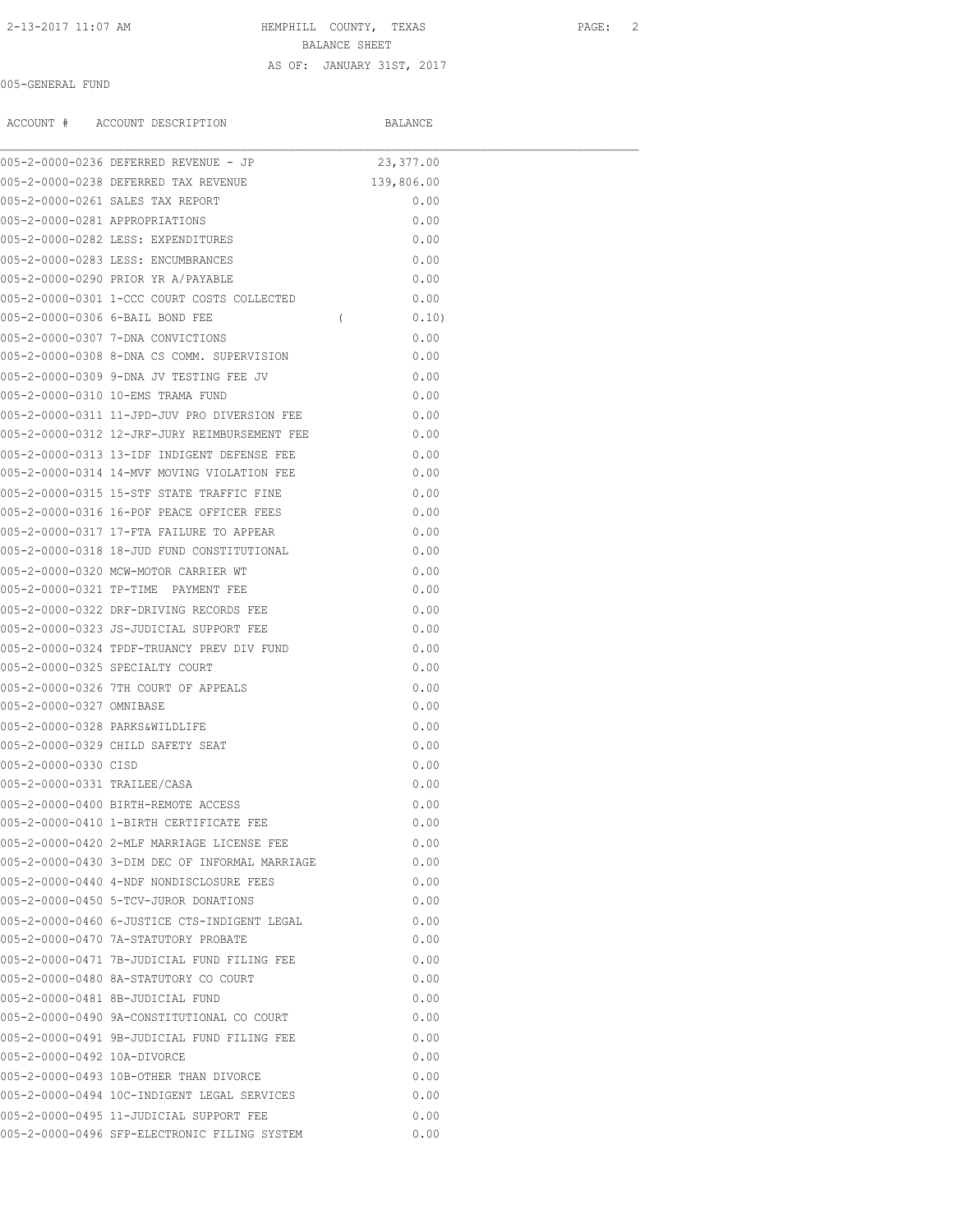AS OF: JANUARY 31ST, 2017

 2-13-2017 11:07 AM HEMPHILL COUNTY, TEXAS PAGE: 3 BALANCE SHEET

## 005-GENERAL FUND

| ACCOUNT # ACCOUNT DESCRIPTION                     | BALANCE       |               |                 |
|---------------------------------------------------|---------------|---------------|-----------------|
| 005-2-0000-0497 TEXAS HOME VISITING PROGRAM       | 0.00          |               |                 |
| 005-2-1510-0221 UNEMPLOYMENT PAYABLE              | 0.00          |               |                 |
| 005-2-1520-0221 UNEMPLOYMENT PAYABLE              | 0.00          |               |                 |
| 005-2-1530-0221 UNEMPLOYMENT PAYABLE              | 0.00          |               |                 |
| 005-2-1540-0221 UNEMPLOYMENT PAYABLE              | 0.00          |               |                 |
| 005-2-2410-0221 UNEMPLOYMENT PAYABLE              | 0.00          |               |                 |
| 005-2-2500-0221 UNEMPLOYMENT PAYABLE              | 0.00          |               |                 |
| 005-2-2550-0221 UNEMPLOYMENT PAYABLE              | 0.00          |               |                 |
| 005-2-2560-0221 UNEMPLOYMENT PAYABLE              | 0.00          |               |                 |
| 005-2-3500-0221 UNEMPLOYMENT PAYABLE              | 0.00          |               |                 |
| 005-2-3600-0221 UNEMPLOYMENT PAYABLE              | 0.00          |               |                 |
| 005-2-7001-0221 UNEMPLOYMENT PAYABLE              | 0.00          |               |                 |
| TOTAL LIABILITIES                                 |               | 395,720.75    |                 |
| EOUITY                                            |               |               |                 |
| ======                                            |               |               |                 |
| 005-3-0000-0301 CURRENT FUND BALANCE              | 16,484,132.07 |               |                 |
| 005-3-0000-0302 BUDGETED FUND BALANCE             | 0.00          |               |                 |
| TOTAL BEGINNING EQUITY                            | 16,484,132.07 |               |                 |
| TOTAL REVENUE                                     | 4,705,792.54  |               |                 |
| TOTAL EXPENSES                                    | 1,761,083.05  |               |                 |
| TOTAL REVENUE OVER/(UNDER) EXPENSES 2,944,709.49  |               |               |                 |
| TOTAL EQUITY & REV. OVER/(UNDER) EXP.             |               | 19,428,841.56 |                 |
| TOTAL LIABILITIES, EQUITY & REV.OVER/(UNDER) EXP. |               |               | 19,824,562.31   |
|                                                   |               |               | --------------- |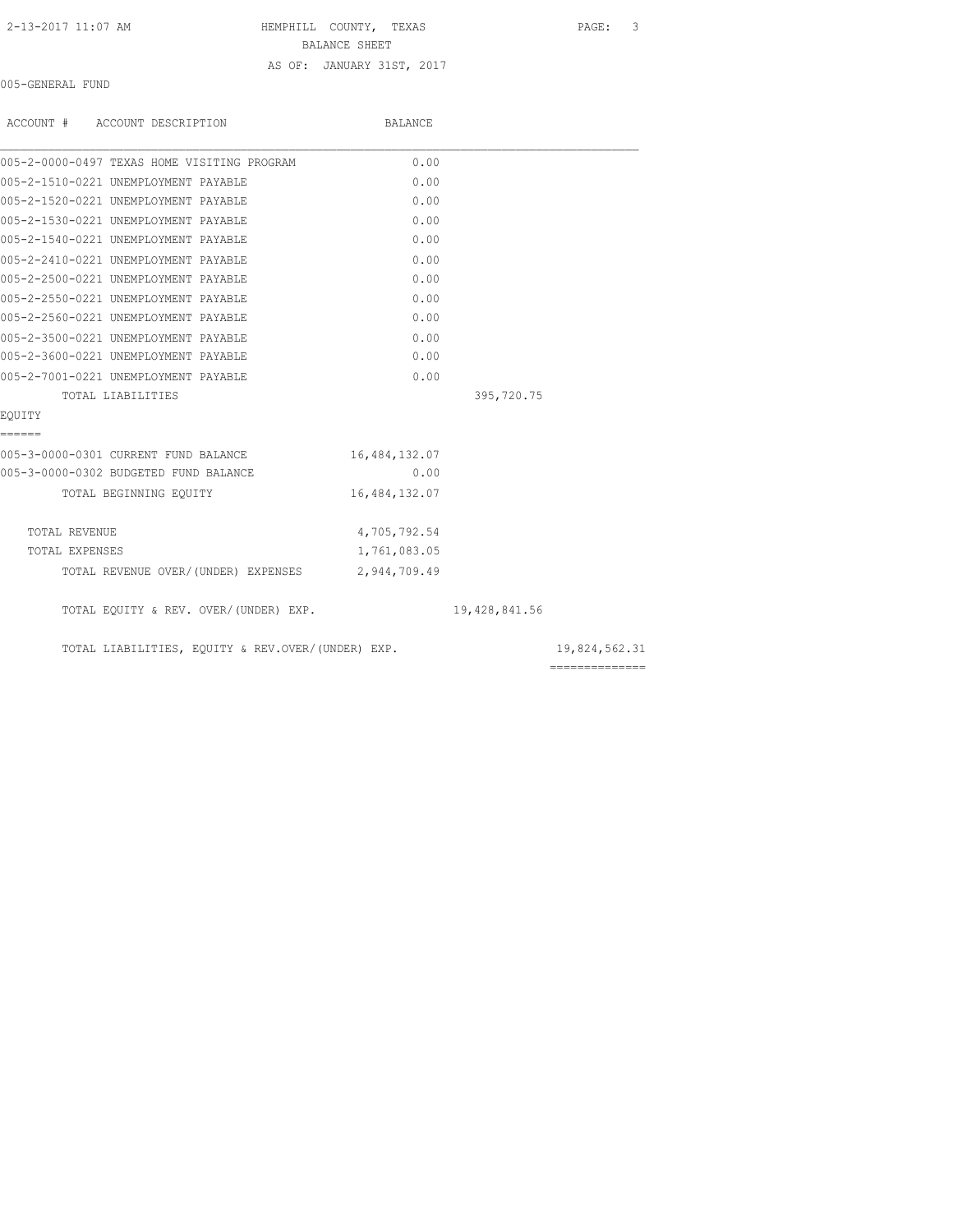| 2-13-2017 11:07 AM                                | HEMPHILL COUNTY, TEXAS                     |          | PAGE: 1        |
|---------------------------------------------------|--------------------------------------------|----------|----------------|
|                                                   | BALANCE SHEET<br>AS OF: JANUARY 31ST, 2017 |          |                |
| 008-LAW LIBRARY                                   |                                            |          |                |
| ACCOUNT # ACCOUNT DESCRIPTION                     | BALANCE                                    |          |                |
| ASSETS                                            |                                            |          |                |
| ======<br>008-1-0000-0101 CLAIM ON POOLED CASH    | 5,129.26                                   |          |                |
| 008-1-0000-0102 CASH - LAW LIBRARY                | 0.00                                       |          |                |
| 008-1-0000-0191 ESTIMATED REVENUES                | 0.00                                       |          |                |
| 008-1-0000-0192 LESS: REVENUES RECEIVED           | 0.00                                       |          |                |
|                                                   |                                            | 5,129.26 |                |
| TOTAL ASSETS                                      |                                            |          | 5,129.26       |
| LIABILITIES                                       |                                            |          | -------------- |
| -----------                                       |                                            |          |                |
| 008-2-0000-0201 AP POOLED                         | 0.00                                       |          |                |
| 008-2-0000-0203 ACOUNTS PAYABLE                   | 0.00                                       |          |                |
| 008-2-0000-0222 PAYROLL W/H PAYABLE               | 0.00                                       |          |                |
| 008-2-0000-0223 PAYROLL FICA PAYABLE              | 0.00                                       |          |                |
| 008-2-0000-0224 PAYROLL RETIREMENT PAYABLE        | 0.00                                       |          |                |
| 008-2-0000-0225 PAYROLL INSURANCE PAYABLE         | 0.00                                       |          |                |
| 008-2-0000-0281 APPROPRIATIONS                    | 0.00                                       |          |                |
| 008-2-0000-0282 LESS: EXPENDITURES                | 0.00                                       |          |                |
| 008-2-0000-0283 LESS: ENCUMBRANCES                | 0.00                                       |          |                |
| 008-2-0000-0290 PRIOR YEAR PAYABLES               | 0.00                                       |          |                |
| TOTAL LIABILITIES                                 |                                            | 0.00     |                |
| EOUITY<br>======                                  |                                            |          |                |
| 008-3-0000-0301 CURRENT FUND BALANCE              | 5,255.26                                   |          |                |
| 008-3-0000-0302 BUDGETED FUND BALANCE             | 0.00                                       |          |                |
| TOTAL BEGINNING EOUITY                            | 5,255.26                                   |          |                |
| TOTAL REVENUE                                     | 560.00                                     |          |                |
| TOTAL EXPENSES                                    | 686.00                                     |          |                |
| TOTAL REVENUE OVER/(UNDER) EXPENSES (             | 126.00)                                    |          |                |
| TOTAL EQUITY & REV. OVER/(UNDER) EXP.             |                                            | 5,129.26 |                |
| TOTAL LIABILITIES, EQUITY & REV.OVER/(UNDER) EXP. |                                            |          | 5,129.26       |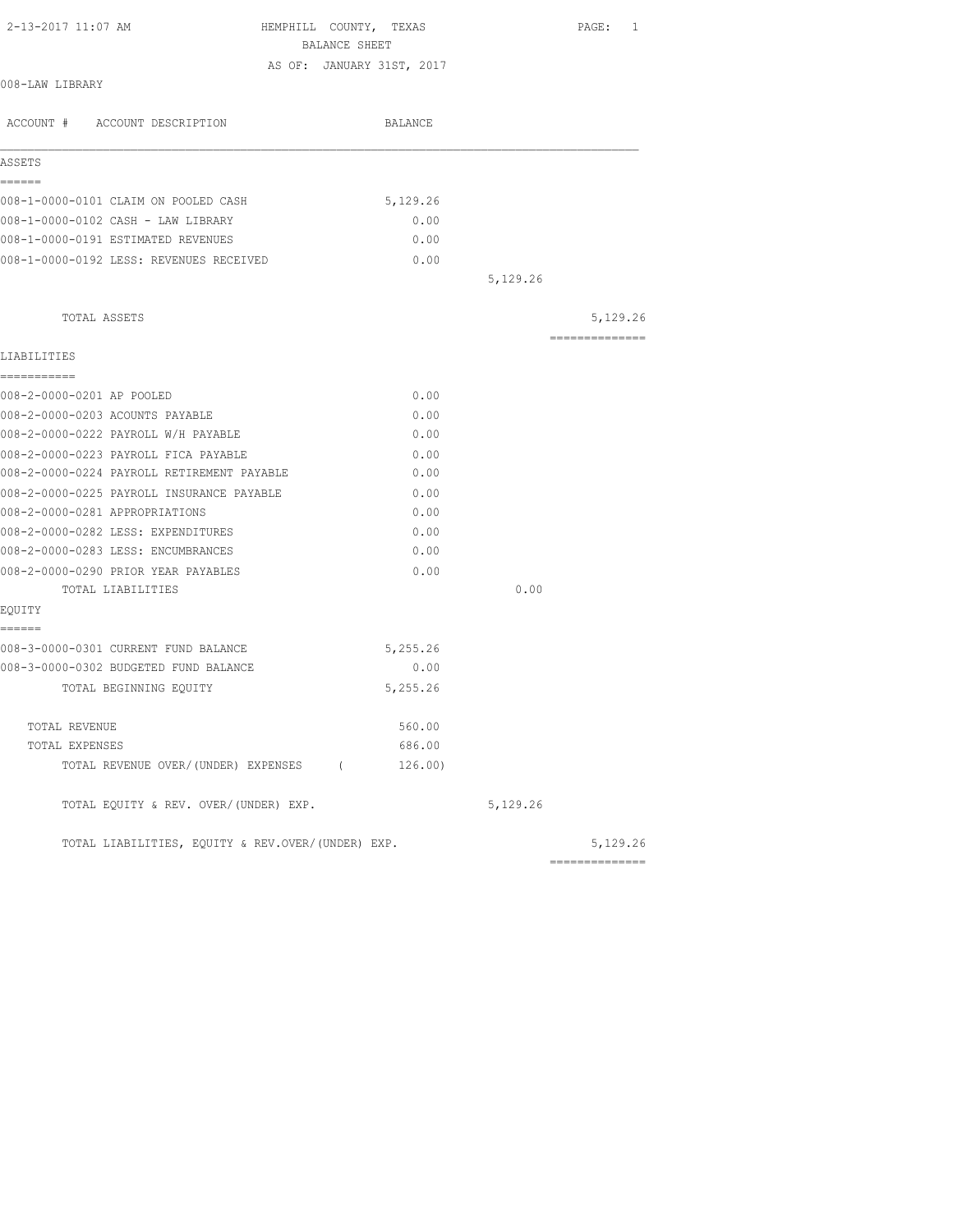| 2-13-2017 11:07 AM                                | HEMPHILL COUNTY, TEXAS<br>BALANCE SHEET |           | PAGE: 1                     |
|---------------------------------------------------|-----------------------------------------|-----------|-----------------------------|
|                                                   | AS OF: JANUARY 31ST, 2017               |           |                             |
| 009-SECURITY FEE                                  |                                         |           |                             |
| ACCOUNT # ACCOUNT DESCRIPTION                     | BALANCE                                 |           |                             |
| ASSETS                                            |                                         |           |                             |
| ------<br>009-1-0000-0101 CLAIM ON POOLED CASH    | 62,863.44                               |           |                             |
| 009-1-0000-0102 CASH - COUNTY - SECURITY FEE      | 0.00                                    |           |                             |
| 009-1-0000-0191 ESTIMATED REVENUES                | 0.00                                    |           |                             |
| 009-1-0000-0192 LESS: REVENUES RECEIVED           | 0.00                                    |           |                             |
|                                                   |                                         | 62,863.44 |                             |
| TOTAL ASSETS                                      |                                         |           | 62,863.44                   |
| LIABILITIES                                       |                                         |           | ---------------             |
| ===========                                       |                                         |           |                             |
| 009-2-0000-0201 AP POOLED                         | 0.00                                    |           |                             |
| 009-2-0000-0203 ACOUNTS PAYABLE                   | 0.00                                    |           |                             |
| 009-2-0000-0222 PAYROLL W/H PAYABLE               | 0.00                                    |           |                             |
| 009-2-0000-0223 PAYROLL FICA PAYABLE              | 0.00                                    |           |                             |
| 009-2-0000-0224 PAYROLL RETIREMENT PAYABLE        | 0.00                                    |           |                             |
| 009-2-0000-0225 PAYROLL INSURANCE PAYABLE         | 0.00                                    |           |                             |
| 009-2-0000-0281 APPROPRIATIONS                    | 0.00                                    |           |                             |
| 009-2-0000-0282 LESS: EXPENDITURES                | 0.00                                    |           |                             |
| 009-2-0000-0283 LESS: ENCUMBRANCES                | 0.00                                    |           |                             |
| 009-2-0000-0290 PRIOR YR A/PAYABLE                | 0.00                                    |           |                             |
| TOTAL LIABILITIES                                 |                                         | 0.00      |                             |
| EQUITY<br>======                                  |                                         |           |                             |
| 009-3-0000-0301 CURRENT FUND BALANCE              | 62,060.38                               |           |                             |
| 009-3-0000-0302 BUDGETED FUND BALANCE             | 0.00                                    |           |                             |
| TOTAL BEGINNING EOUITY                            | 62,060.38                               |           |                             |
| TOTAL REVENUE                                     | 803.06                                  |           |                             |
| TOTAL EXPENSES                                    | 0.00                                    |           |                             |
| TOTAL REVENUE OVER/(UNDER) EXPENSES               | 803.06                                  |           |                             |
| TOTAL EQUITY & REV. OVER/(UNDER) EXP.             |                                         | 62,863.44 |                             |
| TOTAL LIABILITIES, EQUITY & REV.OVER/(UNDER) EXP. |                                         |           | 62,863.44<br>-------------- |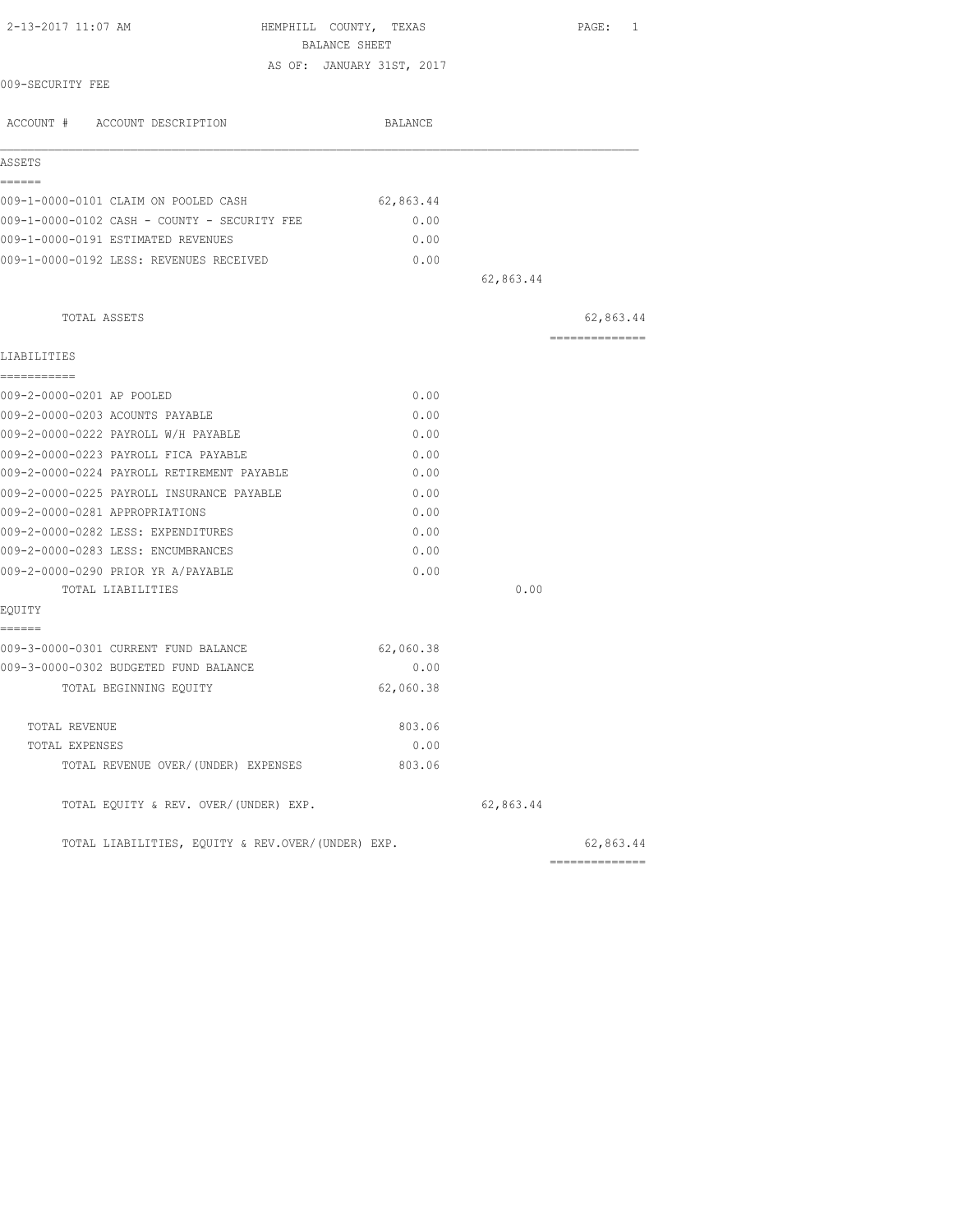| 2-13-2017 11:07 AM | HEMPHILL COUNTY, TEXAS |  | PAGE: |  |
|--------------------|------------------------|--|-------|--|
|                    |                        |  |       |  |

 BALANCE SHEET AS OF: JANUARY 31ST, 2017

| 010-AIRPORT |  |
|-------------|--|
|-------------|--|

| ACCOUNT # ACCOUNT DESCRIPTION                     |          | <b>BALANCE</b> |             |                 |
|---------------------------------------------------|----------|----------------|-------------|-----------------|
| ASSETS                                            |          |                |             |                 |
| ------                                            |          |                |             |                 |
| 010-1-0000-0102 CASH - AIRPORT                    |          | 271, 511.56    |             |                 |
| 010-1-0000-0104 AIRPORT PREPAID INSURANCE         |          | 0.00           |             |                 |
| 010-1-0000-0110 INVESTED CASH/YR 2000             |          | 0.00           |             |                 |
| 010-1-0000-0111 INVESTED CASH/AIRPORT             |          | 0.00           |             |                 |
| 010-1-0000-0191 ESTIMATED REVENUES                |          | 0.00           |             |                 |
| 010-1-0000-0192 LESS: REVENUES RECEIVED           |          | 0.00           |             |                 |
|                                                   |          |                | 271,511.56  |                 |
| TOTAL ASSETS                                      |          |                |             | 271,511.56      |
| LIABILITIES                                       |          |                |             | --------------- |
| ------------                                      |          |                |             |                 |
| 010-2-0000-0203 ACCOUNTS PAYABLE                  |          | 0.00           |             |                 |
| 010-2-0000-0222 PAYROLL W/H PAYABLE               |          | 0.00           |             |                 |
| 010-2-0000-0223 PAYROLL FICA PAYABLE              |          | 0.00           |             |                 |
| 010-2-0000-0224 PAYROLL RETIREMENT PAYABLE        |          | 0.00           |             |                 |
| 010-2-0000-0225 PAYROLL INSURANCE PAYABLE         |          | 0.00           |             |                 |
| 010-2-0000-0235 DUE TO GENERAL FUND               |          | 0.00           |             |                 |
| 010-2-0000-0281 APPROPRIATIONS                    |          | 0.00           |             |                 |
| 010-2-0000-0282 LESS: EXPENDITURES                |          | 0.00           |             |                 |
| 010-2-0000-0283 LESS: ENCUMBRANCES                |          | 0.00           |             |                 |
| 010-2-0000-0290 PRIOR YR A/PAYABLE                | $\left($ | 50,000.00)     |             |                 |
| TOTAL LIABILITIES                                 |          | $\left($       | 50,000.00)  |                 |
| EOUITY<br>======                                  |          |                |             |                 |
| 010-3-0000-0301 CURRENT FUND BALANCE              |          | 347,259.19     |             |                 |
| 010-3-0000-0302 BUDGETED FUND BALANCE             |          | 0.00           |             |                 |
| TOTAL BEGINNING EQUITY                            |          | 347,259.19     |             |                 |
| TOTAL REVENUE                                     |          | 33,625.79      |             |                 |
| TOTAL EXPENSES                                    |          | 59, 373.42     |             |                 |
| TOTAL REVENUE OVER/(UNDER) EXPENSES (25,747.63)   |          |                |             |                 |
| TOTAL EQUITY & REV. OVER/(UNDER) EXP.             |          |                | 321, 511.56 |                 |
| TOTAL LIABILITIES, EQUITY & REV.OVER/(UNDER) EXP. |          |                |             | 271,511.56      |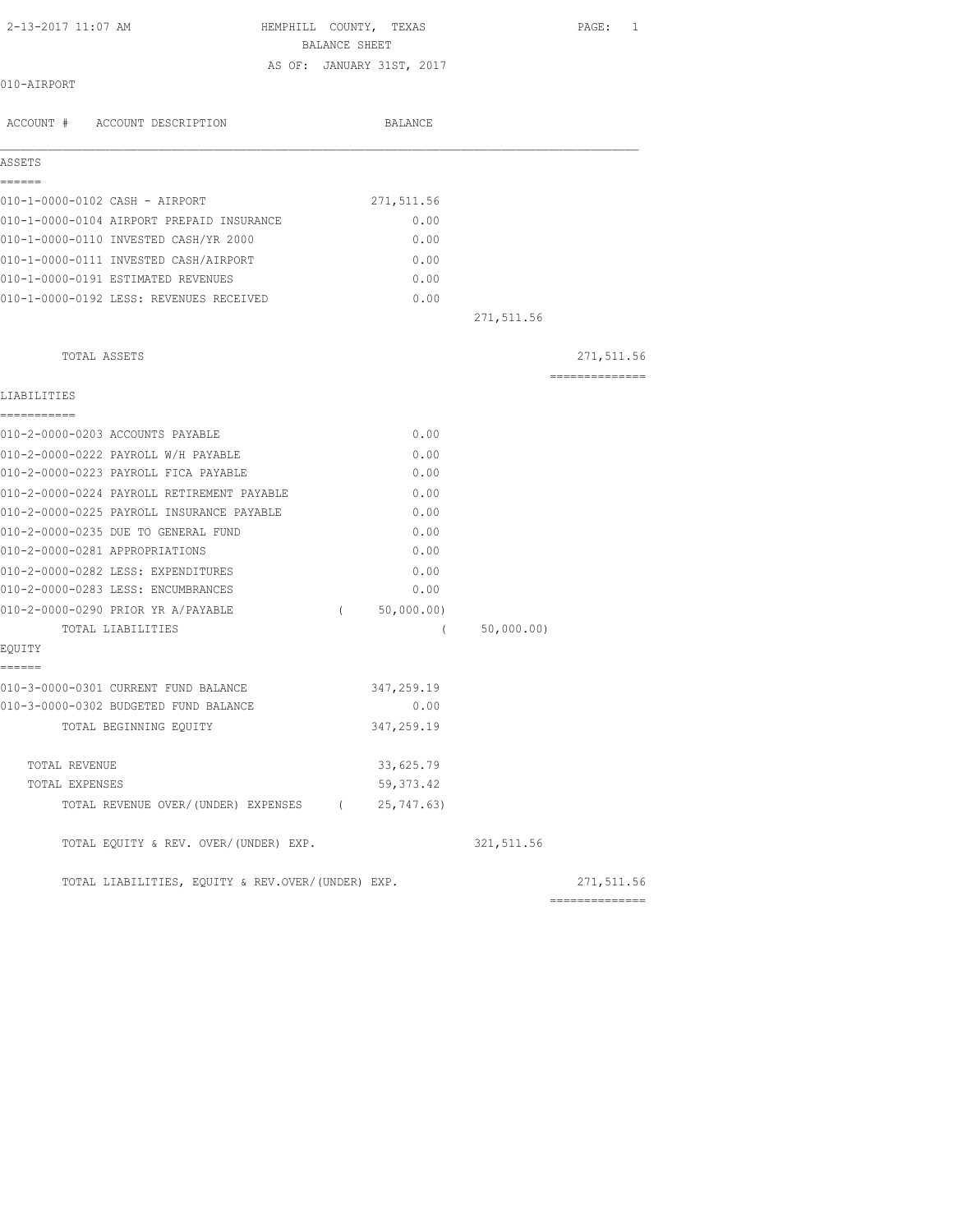| 2-13-2017 11:07 AM                                | HEMPHILL COUNTY, TEXAS<br>BALANCE SHEET |              | PAGE: 1                        |
|---------------------------------------------------|-----------------------------------------|--------------|--------------------------------|
|                                                   | AS OF: JANUARY 31ST, 2017               |              |                                |
| 011-ROAD & BRIDGE PCT 1                           |                                         |              |                                |
| ACCOUNT # ACCOUNT DESCRIPTION                     | <b>BALANCE</b>                          |              |                                |
| ASSETS<br>======                                  |                                         |              |                                |
| 011-1-0000-0101 CLAIM ON POOLED CASH              | 1,095,319.59                            |              |                                |
| 011-1-0000-0102 CASH - ROAD & BRIDGE PCT 1        | 0.00                                    |              |                                |
| 011-1-0000-0104 PCT 1 PREPAID INSURANCE           | 432.12                                  |              |                                |
| 011-1-0000-0110 INVESTMENTS                       | 0.00                                    |              |                                |
| 011-1-0000-0118 PROPERTY TAX RECEIVABLE           | 12,401.95                               |              |                                |
| 011-1-0000-0121 ALLOWANCE FOR BAD DEBT            | 4,464.78)<br>$\sim$ 0.000 $\sim$        |              |                                |
| 011-1-0000-0191 ESTIMATED REVENUES                | 0.00                                    |              |                                |
| 011-1-0000-0192 LESS: REVENUES RECEIVED           | 0.00                                    |              |                                |
|                                                   |                                         | 1,103,688.88 |                                |
| TOTAL ASSETS                                      |                                         |              | 1,103,688.88                   |
|                                                   |                                         |              | ---------------                |
| LIABILITIES<br>===========                        |                                         |              |                                |
| 011-2-0000-0201 AP POOLED                         | 149.27)<br>$\left($                     |              |                                |
| 011-2-0000-0203 ACOUNTS PAYABLE                   | 0.00                                    |              |                                |
| 011-2-0000-0211 DUE FROM OTHER FUNDS              | 0.00                                    |              |                                |
| 011-2-0000-0220 DEFERRED COMPENSATION             | 0.00                                    |              |                                |
| 011-2-0000-0222 WITHHOLDING PAYABLE               | 0.00                                    |              |                                |
| 011-2-0000-0223 FICA PAYABLE                      | 0.00                                    |              |                                |
| 011-2-0000-0224 RETIREMENT PAYABLE                | 0.00                                    |              |                                |
| 011-2-0000-0225 INSURANCE PAYABLE                 | 301.38                                  |              |                                |
| 011-2-0000-0226 CAFE PLAN PAYABLE                 | 161.09                                  |              |                                |
| 011-2-0000-0228 VALIC PAYABLE                     | 0.00                                    |              |                                |
| 011-2-0000-0230 DEFERRED REVENUE                  | 7,143.68                                |              |                                |
| 011-2-0000-0281 APPROPRIATIONS                    | 0.00                                    |              |                                |
| 011-2-0000-0282 LESS: EXPENDITURES                | 0.00                                    |              |                                |
| 011-2-0000-0283 LESS: ENCUMBRANCES                | 0.00                                    |              |                                |
| 011-2-0000-0290 PRIOR YR A/PAYABLE                | 0.00                                    |              |                                |
| 011-2-4011-0221 UNEMPLOYMENT PAYABLE              | 0.00                                    |              |                                |
| TOTAL LIABILITIES<br>EQUITY                       |                                         | 7,456.88     |                                |
| ======                                            |                                         |              |                                |
| 011-3-0000-0301 CURRENT FUND BALANCE              | 917,596.97                              |              |                                |
| 011-3-0000-0302 BUDGETED FUND BALANCE             | 0.00                                    |              |                                |
| TOTAL BEGINNING EQUITY                            | 917,596.97                              |              |                                |
| TOTAL REVENUE                                     | 271,681.67                              |              |                                |
| TOTAL EXPENSES                                    | 93,046.64                               |              |                                |
| TOTAL REVENUE OVER/ (UNDER) EXPENSES              | 178,635.03                              |              |                                |
| TOTAL EQUITY & REV. OVER/(UNDER) EXP.             |                                         | 1,096,232.00 |                                |
| TOTAL LIABILITIES, EQUITY & REV.OVER/(UNDER) EXP. |                                         |              | 1,103,688.88<br>============== |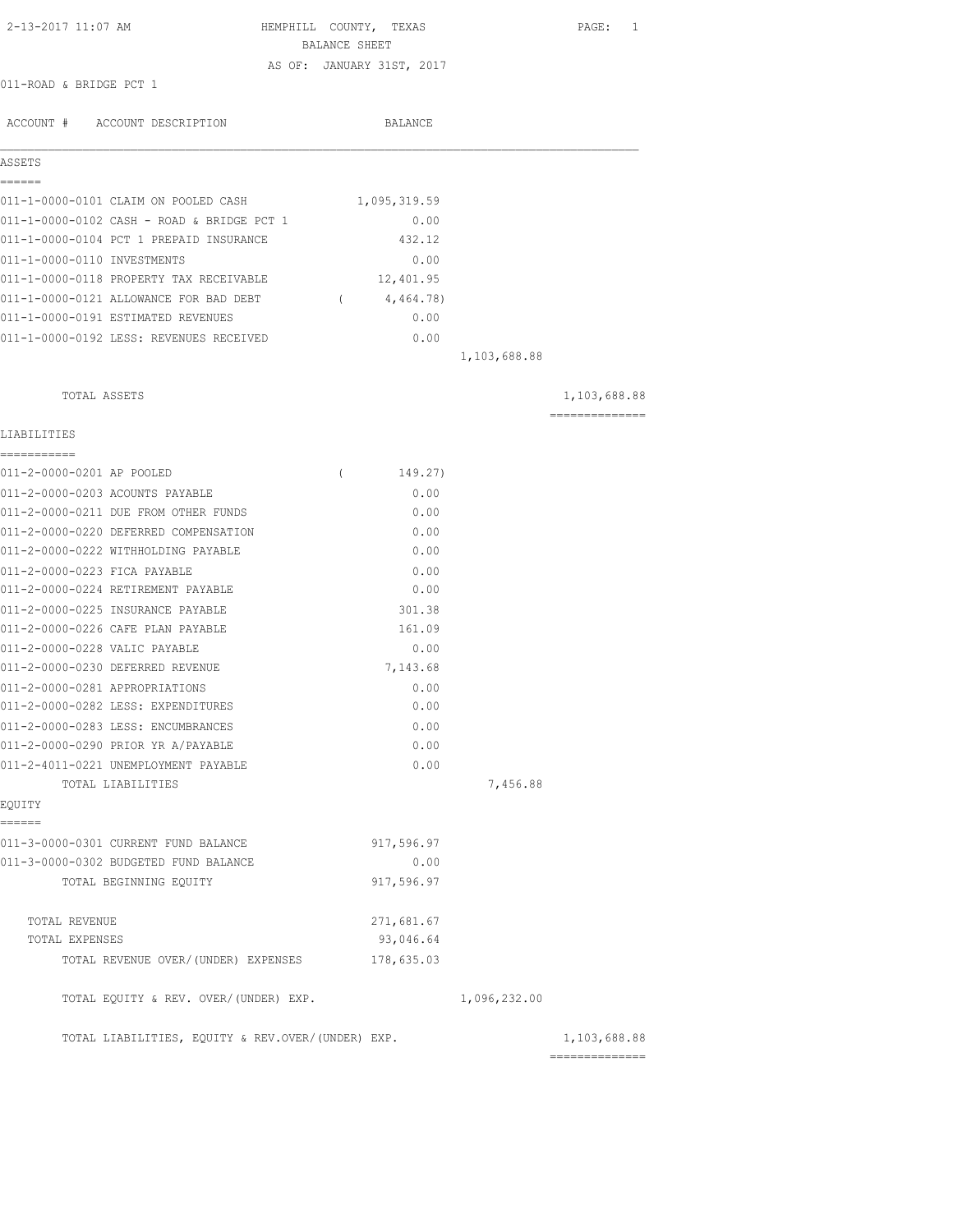| 2-13-2017 11:07 AM                                                      | HEMPHILL COUNTY, TEXAS<br>BALANCE SHEET |              | PAGE: 1                        |
|-------------------------------------------------------------------------|-----------------------------------------|--------------|--------------------------------|
|                                                                         | AS OF: JANUARY 31ST, 2017               |              |                                |
| 012-ROAD & BRIDGE PCT 2                                                 |                                         |              |                                |
| ACCOUNT # ACCOUNT DESCRIPTION                                           | BALANCE                                 |              |                                |
| ASSETS                                                                  |                                         |              |                                |
| ======                                                                  |                                         |              |                                |
| 012-1-0000-0101 CLAIM ON POOLED CASH                                    | 1,461,340.81                            |              |                                |
| 012-1-0000-0102 CASH - ROAD & BRIDGE PCT 2                              | 0.00                                    |              |                                |
| 012-1-0000-0104 PCT 2 PREPAID INSURANCE                                 | 432.12                                  |              |                                |
| 012-1-0000-0110 INVESTMENTS                                             | 0.00                                    |              |                                |
| 012-1-0000-0118 PROPERTY TAX RECEIVABLE 13,110.63                       |                                         |              |                                |
| 012-1-0000-0121 ALLOWANCE FOR BAD DEBT                                  | (4, 719.91)                             |              |                                |
| 012-1-0000-0191 ESTIMATED REVENUES                                      | 0.00                                    |              |                                |
| 012-1-0000-0192 LESS: REVENUES RECEIVED                                 | 0.00                                    |              |                                |
|                                                                         |                                         | 1,470,163.65 |                                |
| TOTAL ASSETS                                                            |                                         |              | 1,470,163.65                   |
| LIABILITIES                                                             |                                         |              | --------------                 |
| -----------                                                             |                                         |              |                                |
| 012-2-0000-0201 AP POOLED                                               | 0.00                                    |              |                                |
| 012-2-0000-0203 ACOUNTS PAYABLE<br>012-2-0000-0211 DUE FROM OTHER FUNDS | 0.00<br>0.00                            |              |                                |
| 012-2-0000-0220 DEFERRED COMPENSATION                                   | 0.00                                    |              |                                |
| 012-2-0000-0222 WITHHOLDING PAYABLE                                     | 0.00                                    |              |                                |
| 012-2-0000-0223 FICA PAYABLE                                            | 0.00                                    |              |                                |
| 012-2-0000-0224 RETIREMENT PAYABLE                                      | 0.00                                    |              |                                |
| 012-2-0000-0225 INSURANCE PAYABLE                                       | 458.36                                  |              |                                |
| 012-2-0000-0226 CAFE PLAN PAYABLE                                       | 24.30                                   |              |                                |
| 012-2-0000-0227 LEVY PAYABLE                                            | 598.00                                  |              |                                |
| 012-2-0000-0228 VAL DEF                                                 | 0.00                                    |              |                                |
| 012-2-0000-0230 DEFERRED REVENUE                                        | 7,551.89                                |              |                                |
| 012-2-0000-0281 APPROPRIATIONS                                          | 0.00                                    |              |                                |
| 012-2-0000-0282 LESS: EXPENDITURES                                      | 0.00                                    |              |                                |
| 012-2-0000-0283 LESS: ENCUMBRANCES                                      | 0.00                                    |              |                                |
| 012-2-0000-0290 PRIOR YR A/PAYABLE                                      | 0.00                                    |              |                                |
| 012-2-4012-0221 UNEMPLOYMENT PAYABLE                                    | 0.00                                    |              |                                |
| TOTAL LIABILITIES                                                       |                                         | 8,632.55     |                                |
| EQUITY                                                                  |                                         |              |                                |
| ------<br>012-3-0000-0301 CURRENT FUND BALANCE                          | 1,253,097.66                            |              |                                |
| 012-3-0000-0302 BUDGETED FUND BALANCE                                   | 0.00                                    |              |                                |
| TOTAL BEGINNING EOUITY                                                  | 1,253,097.66                            |              |                                |
| TOTAL REVENUE                                                           | 287,749.54                              |              |                                |
| TOTAL EXPENSES                                                          | 79,316.10                               |              |                                |
| TOTAL REVENUE OVER/(UNDER) EXPENSES                                     | 208, 433.44                             |              |                                |
| TOTAL EQUITY & REV. OVER/(UNDER) EXP.                                   |                                         | 1,461,531.10 |                                |
| TOTAL LIABILITIES, EQUITY & REV.OVER/(UNDER) EXP.                       |                                         |              | 1,470,163.65<br>============== |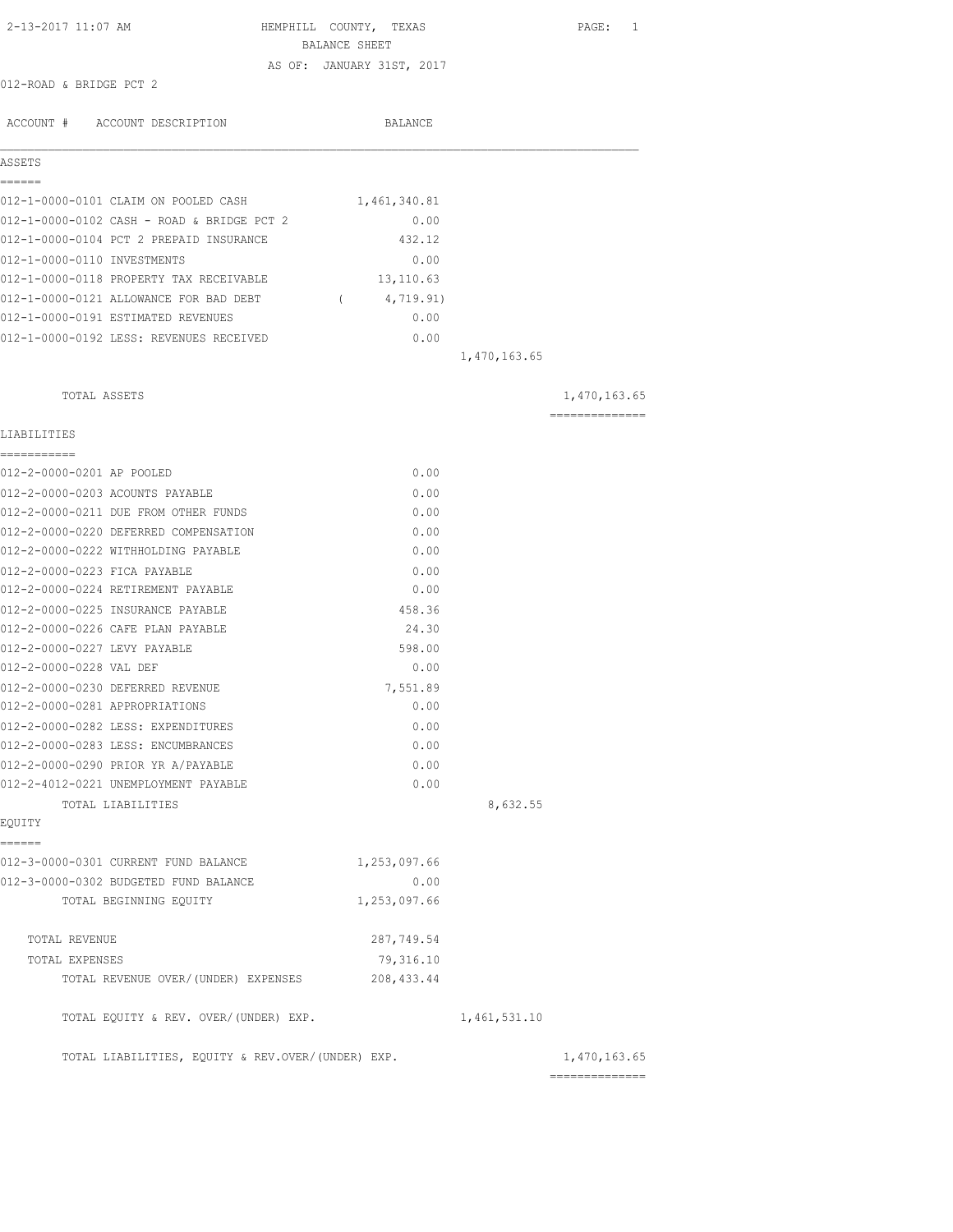| 2-13-2017 11:07 AM                                | HEMPHILL COUNTY, TEXAS<br>BALANCE SHEET |              |              | PAGE: 1         |
|---------------------------------------------------|-----------------------------------------|--------------|--------------|-----------------|
|                                                   | AS OF: JANUARY 31ST, 2017               |              |              |                 |
| 013-ROAD & BRIDGE PCT 3                           |                                         |              |              |                 |
|                                                   |                                         |              |              |                 |
| ACCOUNT # ACCOUNT DESCRIPTION                     |                                         | BALANCE      |              |                 |
|                                                   |                                         |              |              |                 |
| ASSETS<br>======                                  |                                         |              |              |                 |
| 013-1-0000-0101 CLAIM ON POOLED CASH              |                                         | 1,436,124.28 |              |                 |
| 013-1-0000-0102 CASH - ROAD & BRIDGE PCT 3        |                                         | 0.00         |              |                 |
| 013-1-0000-0104 PCT 3 PREPAID INSURANCE           |                                         | 720.20       |              |                 |
| 013-1-0000-0110 INVESTMENTS                       |                                         | 0.00         |              |                 |
| 013-1-0000-0118 PROPERTY TAX RECEIVABLE           |                                         | 23,386.53    |              |                 |
| 013-1-0000-0121 ALLOWANCE FOR BAD DEBT (8,419.29) |                                         |              |              |                 |
| 013-1-0000-0191 ESTIMATED REVENUES                |                                         | 0.00         |              |                 |
| 013-1-0000-0192 LESS: REVENUES RECEIVED           |                                         | 0.00         |              |                 |
|                                                   |                                         |              | 1,451,811.72 |                 |
| TOTAL ASSETS                                      |                                         |              |              | 1, 451, 811.72  |
|                                                   |                                         |              |              | --------------- |
| LIABILITIES<br>===========                        |                                         |              |              |                 |
| 013-2-0000-0201 AP POOLED                         | $\left($                                | 177.10)      |              |                 |
| 013-2-0000-0203 ACOUNTS PAYABLE                   |                                         | 70,045.74    |              |                 |
| 013-2-0000-0211 DUE FROM OTHER FUNDS              |                                         | 0.00         |              |                 |
| 013-2-0000-0222 WITHHOLDING PAYABLE               |                                         | 0.00         |              |                 |
| 013-2-0000-0223 FICA PAYABLE                      |                                         | 0.00         |              |                 |
| 013-2-0000-0224 RETIREMENT PAYABLE                |                                         | 0.00         |              |                 |
| 013-2-0000-0225 INSURANCE PAYABLE                 | $\left($                                | 372.92)      |              |                 |
| 013-2-0000-0226 CAFE PLAN PAYABLE                 |                                         | 577.10       |              |                 |
| 013-2-0000-0227 LEVY PAYABLE                      |                                         | 0.00         |              |                 |
| 013-2-0000-0230 DEFERRED REVENUE                  |                                         | 13,470.93    |              |                 |
| 013-2-0000-0281 APPROPRIATIONS                    |                                         | 0.00         |              |                 |
| 013-2-0000-0282 LESS: EXPENDITURES                |                                         | 0.00         |              |                 |
| 013-2-0000-0283 LESS: ENCUMBRANCES                |                                         | 0.00         |              |                 |
| 013-2-0000-0290 PRIOR YR A/PAYABLE                |                                         | 0.00         |              |                 |
| 013-2-4013-0221 UNEMPLOYMENT PAYABLE              |                                         | 0.00         |              |                 |
| TOTAL LIABILITIES                                 |                                         |              | 83,543.75    |                 |
| EQUITY                                            |                                         |              |              |                 |
| ------                                            |                                         |              |              |                 |
| 013-3-0000-0301 CURRENT FUND BALANCE              |                                         | 996, 771.13  |              |                 |
| 013-3-0000-0302 BUDGETED FUND BALANCE             |                                         | 0.00         |              |                 |
| TOTAL BEGINNING EQUITY                            |                                         | 996, 771.13  |              |                 |
| TOTAL REVENUE                                     |                                         | 575,499.04   |              |                 |
| TOTAL EXPENSES                                    |                                         | 204,002.20   |              |                 |
| TOTAL REVENUE OVER/ (UNDER) EXPENSES              |                                         | 371,496.84   |              |                 |
| TOTAL EQUITY & REV. OVER/(UNDER) EXP.             |                                         |              | 1,368,267.97 |                 |
| TOTAL LIABILITIES, EQUITY & REV.OVER/(UNDER) EXP. |                                         |              |              | 1, 451, 811.72  |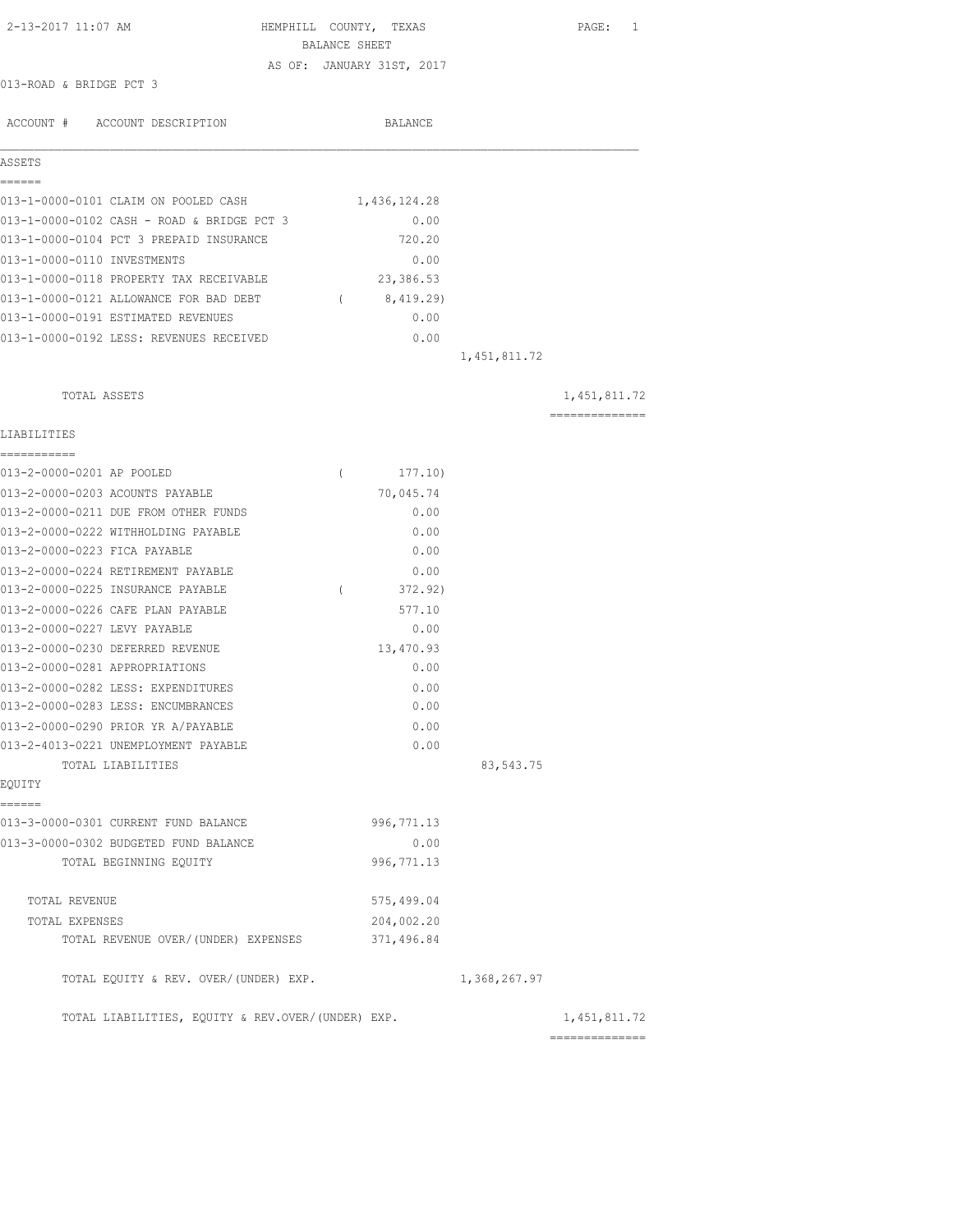| 2-13-2017 11:07 AM                                | HEMPHILL COUNTY, TEXAS<br>BALANCE SHEET |              | PAGE: 1         |
|---------------------------------------------------|-----------------------------------------|--------------|-----------------|
|                                                   | AS OF: JANUARY 31ST, 2017               |              |                 |
| 014-ROAD & BRIDGE PCT 4                           |                                         |              |                 |
|                                                   |                                         |              |                 |
| ACCOUNT # ACCOUNT DESCRIPTION                     | BALANCE                                 |              |                 |
| ASSETS                                            |                                         |              |                 |
| ======                                            |                                         |              |                 |
| 014-1-0000-0101 CLAIM ON POOLED CASH              | 1,451,462.04                            |              |                 |
| 014-1-0000-0102 CASH - ROAD & BRIDGE PCT 4        | 0.00                                    |              |                 |
| 014-1-0000-0104 PCT 4 PREPAID INSURANCE           | 720.20                                  |              |                 |
| 014-1-0000-0110 INVESTMENTS                       | 0.00                                    |              |                 |
| 014-1-0000-0118 PROPERTY TAX RECEIVABLE           | 21,969.17                               |              |                 |
| 014-1-0000-0121 ALLOWANCE FOR BAD DEBT            | (7, 909.03)                             |              |                 |
| 014-1-0000-0191 ESTIMATED REVENUES                | 0.00                                    |              |                 |
| 014-1-0000-0192 LESS: REVENUES RECEIVED           | 0.00                                    |              |                 |
|                                                   |                                         | 1,466,242.38 |                 |
| TOTAL ASSETS                                      |                                         |              | 1,466,242.38    |
| LIABILITIES                                       |                                         |              | --------------- |
| ===========                                       |                                         |              |                 |
| 014-2-0000-0201 AP POOLED                         | 120.00                                  |              |                 |
| 014-2-0000-0203 ACOUNTS PAYABLE                   | 156,395.62                              |              |                 |
| 014-2-0000-0211 DUE FROM OTHER FUNDS              | 0.00                                    |              |                 |
| 014-2-0000-0222 WITHHOLDING PAYABLE               | 0.00                                    |              |                 |
| 014-2-0000-0223 FICA PAYABLE                      | 0.00                                    |              |                 |
| 014-2-0000-0224 RETIREMENT PAYABLE                | 0.00                                    |              |                 |
| 014-2-0000-0225 INSURANCE PAYABLE                 | 564.77                                  |              |                 |
| 014-2-0000-0226 CAFE PLAN PAYABLE                 | 0.00                                    |              |                 |
| 014-2-0000-0227 LEVY PAYABLE                      | 0.00                                    |              |                 |
| 014-2-0000-0230 DEFERRED REVENUE                  | 12,654.51                               |              |                 |
| 014-2-0000-0281 APPROPRIATIONS                    | 0.00                                    |              |                 |
| 014-2-0000-0282 LESS: EXPENDITURES                | 0.00                                    |              |                 |
| 014-2-0000-0283 LESS: ENCUMBRANCES                | 0.00                                    |              |                 |
| 014-2-0000-0290 PRIOR YR A/PAYABLE                | 0.00                                    |              |                 |
| 014-2-4014-0221 UNEMPLOYMENT PAYABLE              | 0.00                                    |              |                 |
| TOTAL LIABILITIES                                 |                                         | 169,734.90   |                 |
| EQUITY                                            |                                         |              |                 |
| ------<br>014-3-0000-0301 CURRENT FUND BALANCE    | 957,774.15                              |              |                 |
| 014-3-0000-0302 BUDGETED FUND BALANCE             | 0.00                                    |              |                 |
| TOTAL BEGINNING EQUITY                            | 957, 774.15                             |              |                 |
| TOTAL REVENUE                                     | 521, 439.50                             |              |                 |
| TOTAL EXPENSES                                    | 182,706.17                              |              |                 |
| TOTAL REVENUE OVER/ (UNDER) EXPENSES              | 338, 733.33                             |              |                 |
| TOTAL EQUITY & REV. OVER/(UNDER) EXP.             |                                         | 1,296,507.48 |                 |
| TOTAL LIABILITIES, EQUITY & REV.OVER/(UNDER) EXP. |                                         |              | 1,466,242.38    |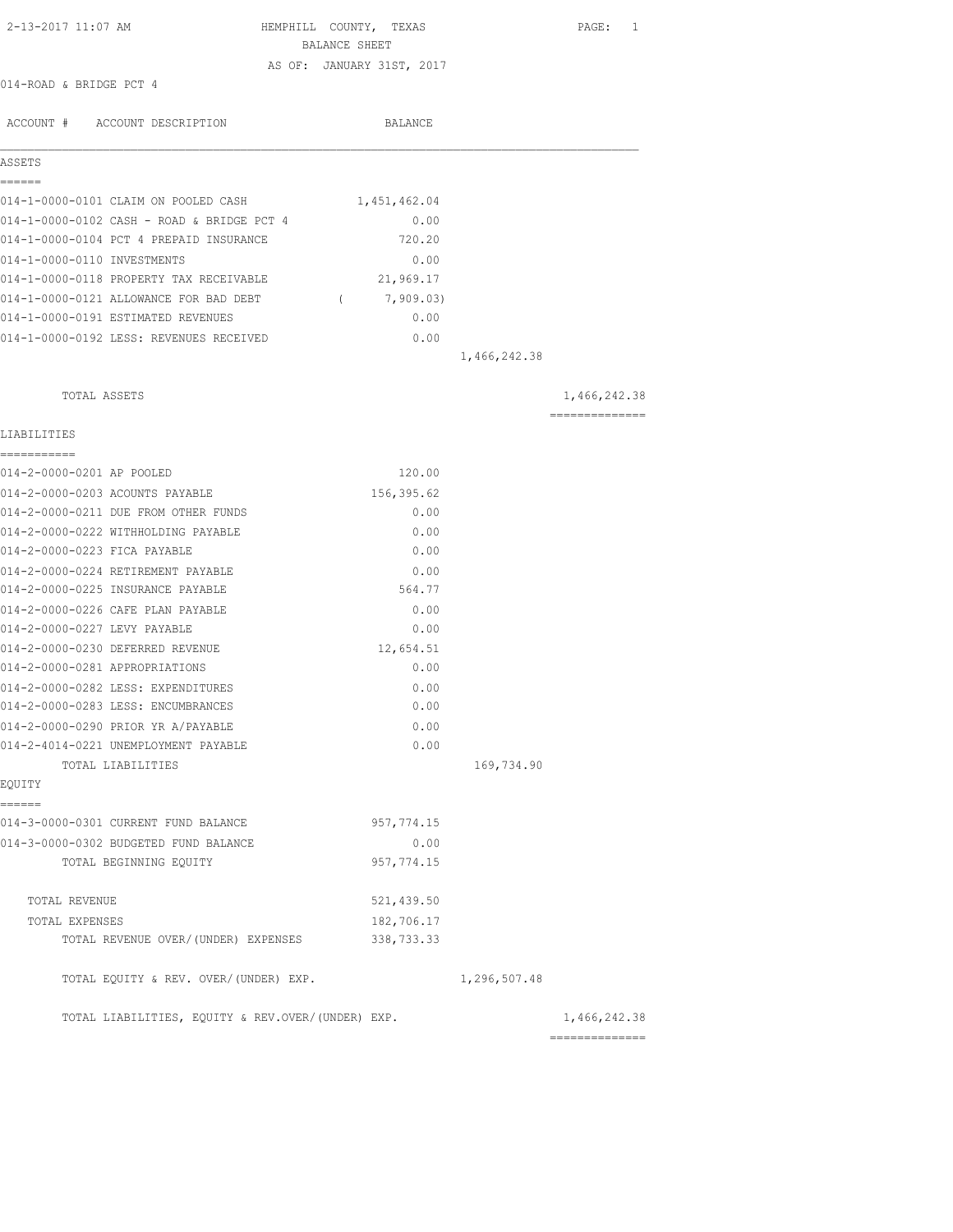| 2-13-2017 11:07 AM<br>HEMPHILL COUNTY, TEXAS      |           |           | PAGE: 1        |
|---------------------------------------------------|-----------|-----------|----------------|
| BALANCE SHEET                                     |           |           |                |
| AS OF: JANUARY 31ST, 2017                         |           |           |                |
| 022-CO RECORDS PRESERVATION                       |           |           |                |
| ACCOUNT # ACCOUNT DESCRIPTION                     | BALANCE   |           |                |
| ASSETS                                            |           |           |                |
| ------<br>022-1-0000-0101 CLAIM ON POOLED CASH    | 65,526.24 |           |                |
| 022-1-0000-0102 CASH - COUNTY-RECORDS PRESERVA    | 0.00      |           |                |
| 022-1-0000-0191 ESTIMATED REVENUES                | 0.00      |           |                |
| 022-1-0000-0192 LESS: REVENUES RECEIVED           | 0.00      |           |                |
|                                                   |           | 65,526.24 |                |
| TOTAL ASSETS                                      |           |           | 65,526.24      |
| LIABILITIES                                       |           |           | ============== |
| ===========                                       |           |           |                |
| 022-2-0000-0201 AP POOLED                         | 0.00      |           |                |
| 022-2-0000-0203 ACOUNTS PAYABLE                   | 0.00      |           |                |
| 022-2-0000-0222 PAYROLL W/H PAYABLE               | 0.00      |           |                |
| 022-2-0000-0223 PAYROLL FICA PAYABLE              | 0.00      |           |                |
| 022-2-0000-0224 PAYROLL RETIREMENT PAYABLE        | 0.00      |           |                |
| 022-2-0000-0225 PAYROLL INSURANCE PAYABLE         | 0.00      |           |                |
| 022-2-0000-0281 APPROPRIATIONS                    | 0.00      |           |                |
| 022-2-0000-0282 LESS: EXPENDITURES                | 0.00      |           |                |
| 022-2-0000-0283 LESS: ENCUMBRANCES                | 0.00      |           |                |
| 022-2-0000-0290 PRIOR YR A/PAYABLE                | 0.00      |           |                |
| TOTAL LIABILITIES                                 |           | 0.00      |                |
| EOUITY                                            |           |           |                |
| ------<br>022-3-0000-0301 CURRENT FUND BALANCE    | 69,635.82 |           |                |
| 022-3-0000-0302 BUDGETED FUND BALANCE             | 0.00      |           |                |
| TOTAL BEGINNING EOUITY                            | 69,635.82 |           |                |
|                                                   |           |           |                |
| TOTAL REVENUE                                     | 1,698.47  |           |                |
| TOTAL EXPENSES                                    | 5,808.05  |           |                |
| TOTAL REVENUE OVER/(UNDER) EXPENSES (4,109.58)    |           |           |                |
| TOTAL EQUITY & REV. OVER/(UNDER) EXP.             |           | 65,526.24 |                |
| TOTAL LIABILITIES, EQUITY & REV.OVER/(UNDER) EXP. |           |           | 65,526.24      |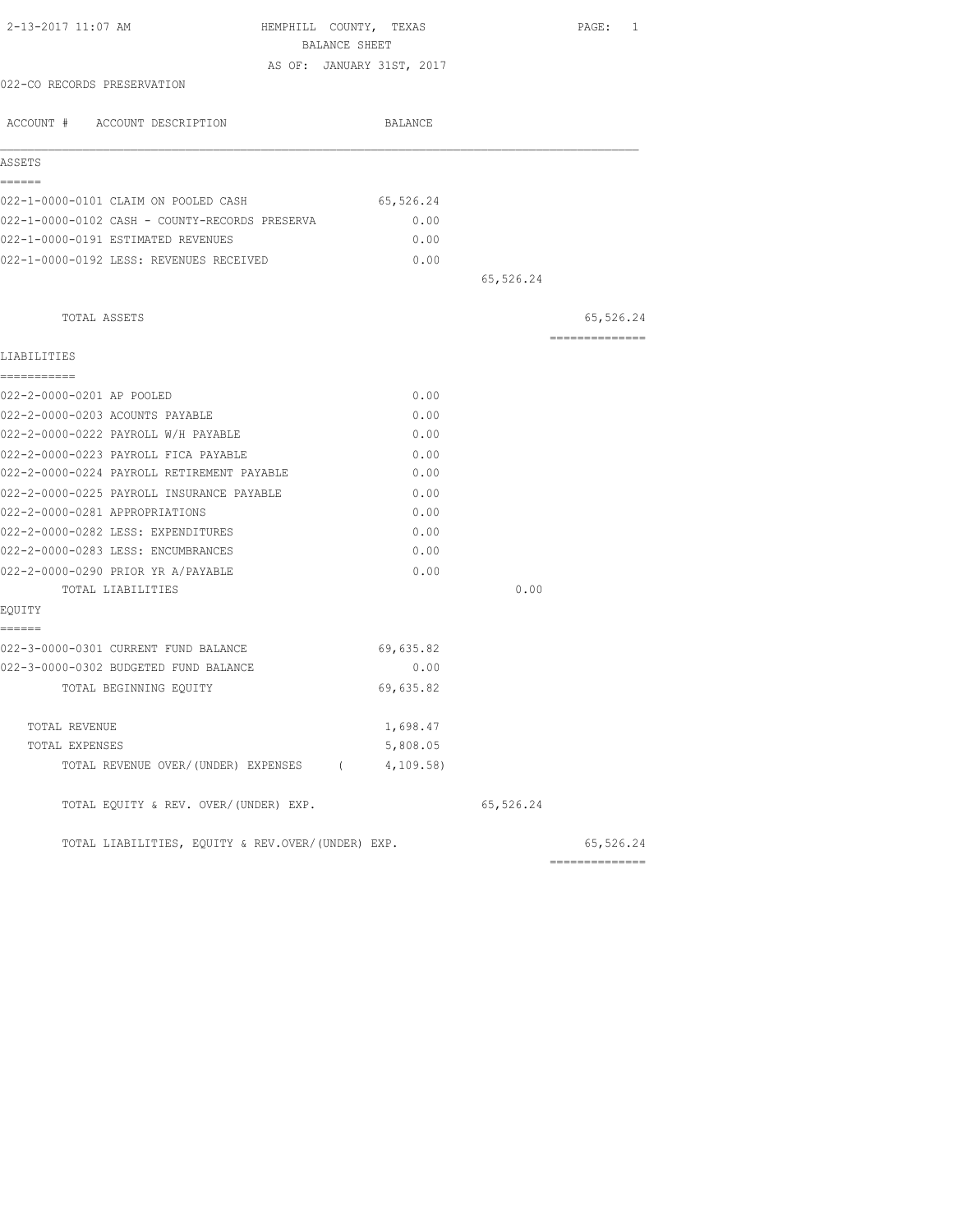| BALANCE SHEET<br>AS OF: JANUARY 31ST, 2017<br>023-CLK'S RECORDS PRESERVE<br>ACCOUNT # ACCOUNT DESCRIPTION<br>ASSETS<br>------<br>023-1-0000-0101 CLAIM ON POOLED CASH<br>023-1-0000-0102 CASH-CLK'S RECORD PRESERVATION<br>023-1-0000-0191 ESTIMATED REVENUES<br>023-1-0000-0192 LESS: REVENUES RECEIVED<br>TOTAL ASSETS<br>LIABILITIES<br>===========<br>023-2-0000-0201 AP POOLED<br>023-2-0000-0203 ACOUNTS PAYABLE<br>023-2-0000-0222 WITHHOLDING PAYABLE<br>023-2-0000-0223 FICA PAYABLE<br>023-2-0000-0224 PAYROLL RETIREMENT PAYABLE<br>023-2-0000-0225 PAYROLL INSURANCE PAYABLE<br>023-2-0000-0281 APPROPRIATIONS<br>023-2-0000-0282 LESS: EXPENDITURES<br>023-2-0000-0283 LESS: ENCUMBRANCES<br>023-2-0000-0290 PRIOR YR A/PAYABLE<br>TOTAL LIABILITIES<br>EQUITY<br>======<br>023-3-0000-0301 CURRENT FUND BALANCE | BALANCE<br>4,031.15<br>0.00<br>0.00<br>0.00<br>0.00<br>0.00<br>0.00<br>0.00<br>0.00 | 4,031.15 | 4,031.15<br>$\begin{array}{cccccccccccccc} \multicolumn{2}{c}{} & \multicolumn{2}{c}{} & \multicolumn{2}{c}{} & \multicolumn{2}{c}{} & \multicolumn{2}{c}{} & \multicolumn{2}{c}{} & \multicolumn{2}{c}{} & \multicolumn{2}{c}{} & \multicolumn{2}{c}{} & \multicolumn{2}{c}{} & \multicolumn{2}{c}{} & \multicolumn{2}{c}{} & \multicolumn{2}{c}{} & \multicolumn{2}{c}{} & \multicolumn{2}{c}{} & \multicolumn{2}{c}{} & \multicolumn{2}{c}{} & \multicolumn{2}{c}{} & \multicolumn{2}{c}{} & \$ |
|-------------------------------------------------------------------------------------------------------------------------------------------------------------------------------------------------------------------------------------------------------------------------------------------------------------------------------------------------------------------------------------------------------------------------------------------------------------------------------------------------------------------------------------------------------------------------------------------------------------------------------------------------------------------------------------------------------------------------------------------------------------------------------------------------------------------------------|-------------------------------------------------------------------------------------|----------|----------------------------------------------------------------------------------------------------------------------------------------------------------------------------------------------------------------------------------------------------------------------------------------------------------------------------------------------------------------------------------------------------------------------------------------------------------------------------------------------------|
|                                                                                                                                                                                                                                                                                                                                                                                                                                                                                                                                                                                                                                                                                                                                                                                                                               |                                                                                     |          |                                                                                                                                                                                                                                                                                                                                                                                                                                                                                                    |
|                                                                                                                                                                                                                                                                                                                                                                                                                                                                                                                                                                                                                                                                                                                                                                                                                               |                                                                                     |          |                                                                                                                                                                                                                                                                                                                                                                                                                                                                                                    |
|                                                                                                                                                                                                                                                                                                                                                                                                                                                                                                                                                                                                                                                                                                                                                                                                                               |                                                                                     |          |                                                                                                                                                                                                                                                                                                                                                                                                                                                                                                    |
|                                                                                                                                                                                                                                                                                                                                                                                                                                                                                                                                                                                                                                                                                                                                                                                                                               |                                                                                     |          |                                                                                                                                                                                                                                                                                                                                                                                                                                                                                                    |
|                                                                                                                                                                                                                                                                                                                                                                                                                                                                                                                                                                                                                                                                                                                                                                                                                               |                                                                                     |          |                                                                                                                                                                                                                                                                                                                                                                                                                                                                                                    |
|                                                                                                                                                                                                                                                                                                                                                                                                                                                                                                                                                                                                                                                                                                                                                                                                                               |                                                                                     |          |                                                                                                                                                                                                                                                                                                                                                                                                                                                                                                    |
|                                                                                                                                                                                                                                                                                                                                                                                                                                                                                                                                                                                                                                                                                                                                                                                                                               |                                                                                     |          |                                                                                                                                                                                                                                                                                                                                                                                                                                                                                                    |
|                                                                                                                                                                                                                                                                                                                                                                                                                                                                                                                                                                                                                                                                                                                                                                                                                               |                                                                                     |          |                                                                                                                                                                                                                                                                                                                                                                                                                                                                                                    |
|                                                                                                                                                                                                                                                                                                                                                                                                                                                                                                                                                                                                                                                                                                                                                                                                                               |                                                                                     |          |                                                                                                                                                                                                                                                                                                                                                                                                                                                                                                    |
|                                                                                                                                                                                                                                                                                                                                                                                                                                                                                                                                                                                                                                                                                                                                                                                                                               |                                                                                     |          |                                                                                                                                                                                                                                                                                                                                                                                                                                                                                                    |
|                                                                                                                                                                                                                                                                                                                                                                                                                                                                                                                                                                                                                                                                                                                                                                                                                               |                                                                                     |          |                                                                                                                                                                                                                                                                                                                                                                                                                                                                                                    |
|                                                                                                                                                                                                                                                                                                                                                                                                                                                                                                                                                                                                                                                                                                                                                                                                                               |                                                                                     |          |                                                                                                                                                                                                                                                                                                                                                                                                                                                                                                    |
|                                                                                                                                                                                                                                                                                                                                                                                                                                                                                                                                                                                                                                                                                                                                                                                                                               |                                                                                     |          |                                                                                                                                                                                                                                                                                                                                                                                                                                                                                                    |
|                                                                                                                                                                                                                                                                                                                                                                                                                                                                                                                                                                                                                                                                                                                                                                                                                               |                                                                                     |          |                                                                                                                                                                                                                                                                                                                                                                                                                                                                                                    |
|                                                                                                                                                                                                                                                                                                                                                                                                                                                                                                                                                                                                                                                                                                                                                                                                                               |                                                                                     |          |                                                                                                                                                                                                                                                                                                                                                                                                                                                                                                    |
|                                                                                                                                                                                                                                                                                                                                                                                                                                                                                                                                                                                                                                                                                                                                                                                                                               |                                                                                     |          |                                                                                                                                                                                                                                                                                                                                                                                                                                                                                                    |
|                                                                                                                                                                                                                                                                                                                                                                                                                                                                                                                                                                                                                                                                                                                                                                                                                               |                                                                                     |          |                                                                                                                                                                                                                                                                                                                                                                                                                                                                                                    |
|                                                                                                                                                                                                                                                                                                                                                                                                                                                                                                                                                                                                                                                                                                                                                                                                                               |                                                                                     |          |                                                                                                                                                                                                                                                                                                                                                                                                                                                                                                    |
|                                                                                                                                                                                                                                                                                                                                                                                                                                                                                                                                                                                                                                                                                                                                                                                                                               |                                                                                     |          |                                                                                                                                                                                                                                                                                                                                                                                                                                                                                                    |
|                                                                                                                                                                                                                                                                                                                                                                                                                                                                                                                                                                                                                                                                                                                                                                                                                               | 0.00                                                                                |          |                                                                                                                                                                                                                                                                                                                                                                                                                                                                                                    |
|                                                                                                                                                                                                                                                                                                                                                                                                                                                                                                                                                                                                                                                                                                                                                                                                                               | 0.00                                                                                |          |                                                                                                                                                                                                                                                                                                                                                                                                                                                                                                    |
|                                                                                                                                                                                                                                                                                                                                                                                                                                                                                                                                                                                                                                                                                                                                                                                                                               | 0.00                                                                                |          |                                                                                                                                                                                                                                                                                                                                                                                                                                                                                                    |
|                                                                                                                                                                                                                                                                                                                                                                                                                                                                                                                                                                                                                                                                                                                                                                                                                               | 0.00                                                                                |          |                                                                                                                                                                                                                                                                                                                                                                                                                                                                                                    |
|                                                                                                                                                                                                                                                                                                                                                                                                                                                                                                                                                                                                                                                                                                                                                                                                                               | 0.00                                                                                |          |                                                                                                                                                                                                                                                                                                                                                                                                                                                                                                    |
|                                                                                                                                                                                                                                                                                                                                                                                                                                                                                                                                                                                                                                                                                                                                                                                                                               |                                                                                     | 0.00     |                                                                                                                                                                                                                                                                                                                                                                                                                                                                                                    |
|                                                                                                                                                                                                                                                                                                                                                                                                                                                                                                                                                                                                                                                                                                                                                                                                                               |                                                                                     |          |                                                                                                                                                                                                                                                                                                                                                                                                                                                                                                    |
|                                                                                                                                                                                                                                                                                                                                                                                                                                                                                                                                                                                                                                                                                                                                                                                                                               |                                                                                     |          |                                                                                                                                                                                                                                                                                                                                                                                                                                                                                                    |
|                                                                                                                                                                                                                                                                                                                                                                                                                                                                                                                                                                                                                                                                                                                                                                                                                               | 3,783.33                                                                            |          |                                                                                                                                                                                                                                                                                                                                                                                                                                                                                                    |
| 023-3-0000-0302 BUDGETED FUND BALANCE                                                                                                                                                                                                                                                                                                                                                                                                                                                                                                                                                                                                                                                                                                                                                                                         | 0.00                                                                                |          |                                                                                                                                                                                                                                                                                                                                                                                                                                                                                                    |
| TOTAL BEGINNING EQUITY                                                                                                                                                                                                                                                                                                                                                                                                                                                                                                                                                                                                                                                                                                                                                                                                        | 3,783.33                                                                            |          |                                                                                                                                                                                                                                                                                                                                                                                                                                                                                                    |
| TOTAL REVENUE                                                                                                                                                                                                                                                                                                                                                                                                                                                                                                                                                                                                                                                                                                                                                                                                                 | 247.82                                                                              |          |                                                                                                                                                                                                                                                                                                                                                                                                                                                                                                    |
| TOTAL EXPENSES                                                                                                                                                                                                                                                                                                                                                                                                                                                                                                                                                                                                                                                                                                                                                                                                                | 0.00                                                                                |          |                                                                                                                                                                                                                                                                                                                                                                                                                                                                                                    |
| TOTAL REVENUE OVER/(UNDER) EXPENSES                                                                                                                                                                                                                                                                                                                                                                                                                                                                                                                                                                                                                                                                                                                                                                                           | 247.82                                                                              |          |                                                                                                                                                                                                                                                                                                                                                                                                                                                                                                    |
| TOTAL EQUITY & REV. OVER/(UNDER) EXP.                                                                                                                                                                                                                                                                                                                                                                                                                                                                                                                                                                                                                                                                                                                                                                                         |                                                                                     | 4,031.15 |                                                                                                                                                                                                                                                                                                                                                                                                                                                                                                    |
| TOTAL LIABILITIES, EQUITY & REV.OVER/(UNDER) EXP.                                                                                                                                                                                                                                                                                                                                                                                                                                                                                                                                                                                                                                                                                                                                                                             |                                                                                     |          | 4,031.15                                                                                                                                                                                                                                                                                                                                                                                                                                                                                           |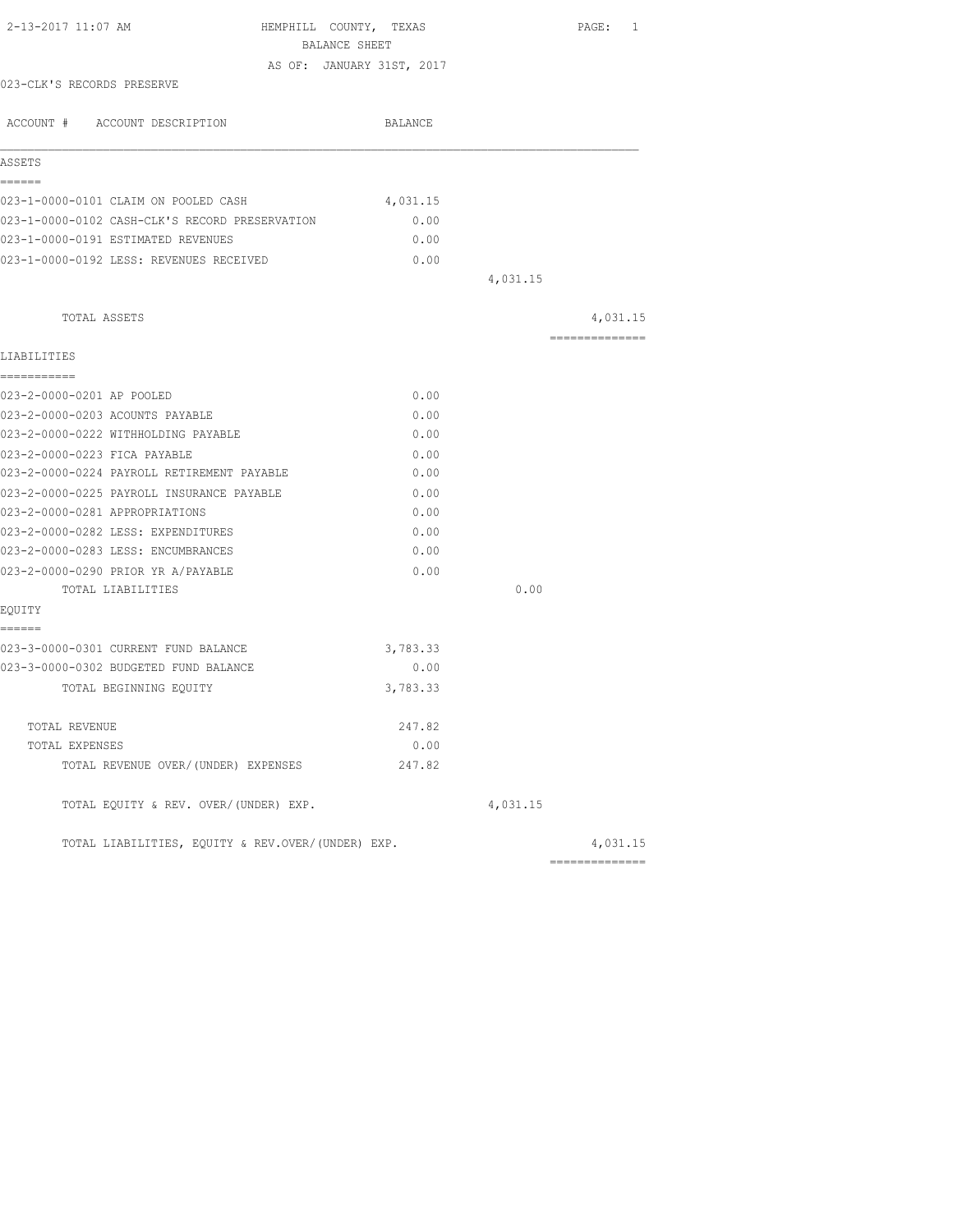| BALANCE SHEET                                     | HEMPHILL COUNTY, TEXAS    |          | PAGE: 1        |
|---------------------------------------------------|---------------------------|----------|----------------|
|                                                   | AS OF: JANUARY 31ST, 2017 |          |                |
| 024-JUSTICE COURT TECH FUND                       |                           |          |                |
|                                                   |                           |          |                |
| ACCOUNT # ACCOUNT DESCRIPTION                     | BALANCE                   |          |                |
| ASSETS                                            |                           |          |                |
| ======                                            |                           |          |                |
| 024-1-0000-0101 CLAIM ON POOLED CASH              | 6,868.86                  |          |                |
| 024-1-0000-0102 CASH -TECH FUND                   | 0.00                      |          |                |
| 024-1-0000-0191 ESTIMATED REVENUES                | 0.00                      |          |                |
| 024-1-0000-0192 LESS: REVENUES RECEIVED           | 0.00                      |          |                |
|                                                   |                           | 6,868.86 |                |
| TOTAL ASSETS                                      |                           |          | 6,868.86       |
| LIABILITIES                                       |                           |          | ============== |
| ------------                                      |                           |          |                |
| 024-2-0000-0201 AP POOLED                         | 0.00                      |          |                |
| 024-2-0000-0203 ACOUNTS PAYABLE                   | 0.00                      |          |                |
| 024-2-0000-0222 PAYROLL W/H PAYABLE               | 0.00                      |          |                |
| 024-2-0000-0223 PAYROLL FICA PAYABLE              | 0.00                      |          |                |
| 024-2-0000-0224 PAYROLL RETIREMENT PAYABLE        | 0.00                      |          |                |
| 024-2-0000-0225 PAYROLL INSURANCE PAYABLE         | 0.00                      |          |                |
| 024-2-0000-0281 APPROPRIATIONS                    | 0.00                      |          |                |
| 024-2-0000-0282 LESS: EXPENDITURES                | 0.00                      |          |                |
| 024-2-0000-0283 LESS: ENCUMBRANCES                | 0.00                      |          |                |
| 024-2-0000-0290 PRIOR YR A/PAYABLE                | 0.00                      |          |                |
| TOTAL LIABILITIES                                 |                           | 0.00     |                |
| EQUITY                                            |                           |          |                |
| ------                                            |                           |          |                |
| 024-3-0000-0301 CURRENT FUND BALANCE              | 10,206.63                 |          |                |
| 024-3-0000-0302 BUDGETED FUND BALANCE             | 0.00                      |          |                |
| TOTAL BEGINNING EOUITY                            | 10,206.63                 |          |                |
| TOTAL REVENUE                                     | 432.43                    |          |                |
| TOTAL EXPENSES                                    | 3,770.20                  |          |                |
| TOTAL REVENUE OVER/(UNDER) EXPENSES (3,337.77)    |                           |          |                |
| TOTAL EQUITY & REV. OVER/(UNDER) EXP.             |                           | 6,868.86 |                |
| TOTAL LIABILITIES, EQUITY & REV.OVER/(UNDER) EXP. |                           |          | 6,868.86       |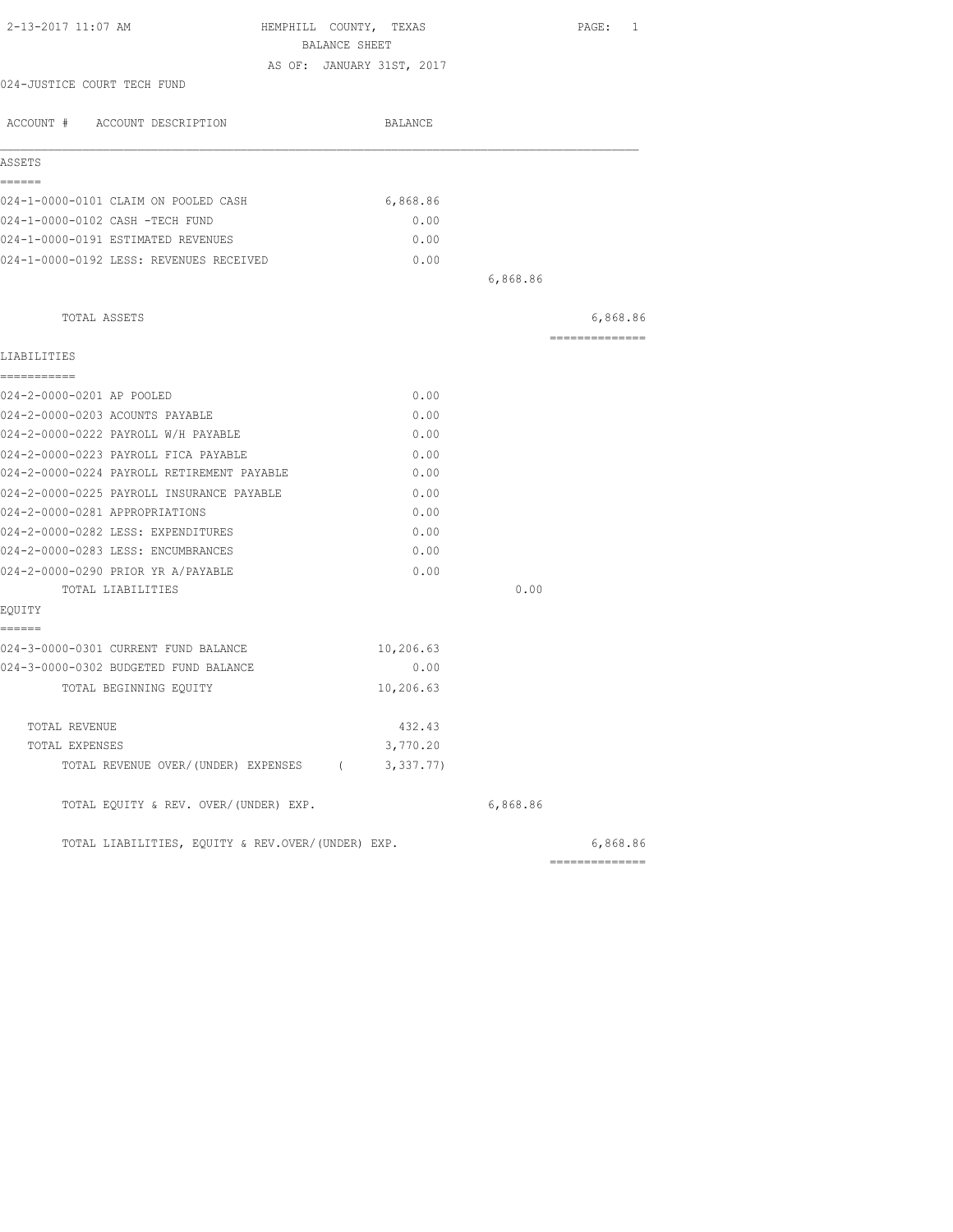| 2-13-2017 11:07 AM                                | HEMPHILL COUNTY, TEXAS<br>BALANCE SHEET | PAGE: 1        |
|---------------------------------------------------|-----------------------------------------|----------------|
|                                                   | AS OF: JANUARY 31ST, 2017               |                |
| 032-CHK COLLECTION/CO ATTY                        |                                         |                |
| ACCOUNT # ACCOUNT DESCRIPTION                     | BALANCE                                 |                |
| ASSETS                                            |                                         |                |
| ======                                            |                                         |                |
| 032-1-0000-0101 CLAIM ON POOLED CASH              | 17, 144.88                              |                |
| 032-1-0000-0102 CASH - CHECK COLLECTION/CO ATT    | 0.00                                    |                |
| 032-1-0000-0103 PETTY CASH                        | 0.00                                    |                |
| 032-1-0000-0105 PETTY CASH-CO ATTY                | 100.00                                  |                |
| 032-1-0000-0191 ESTIMATED REVENUES                | 0.00                                    |                |
| 032-1-0000-0192 LESS: REVENUES RECEIVED           | 0.00                                    |                |
|                                                   | 17,244.88                               |                |
| TOTAL ASSETS                                      |                                         | 17,244.88      |
| LIABILITIES                                       |                                         | -------------- |
| -----------                                       |                                         |                |
| 032-2-0000-0201 AP POOLED                         | 0.00                                    |                |
| 032-2-0000-0203 ACOUNTS PAYABLE                   | 0.00                                    |                |
| 032-2-0000-0222 PAYROLL W/H PAYABLE               | 0.00                                    |                |
| 032-2-0000-0223 PAYROLL FICA PAYABLE              | 0.00                                    |                |
| 032-2-0000-0224 PAYROLL RETIREMENT PAYABLE        | 0.00                                    |                |
| 032-2-0000-0225 PAYROLL INSURANCE PAYABLE         | 0.00                                    |                |
| 032-2-0000-0281 APPROPRIATIONS                    | 0.00                                    |                |
| 032-2-0000-0282 LESS: EXPENDITURES                | 0.00                                    |                |
| 032-2-0000-0283 LESS: ENCUMBRANCES                | 0.00                                    |                |
| 032-2-0000-0290 PRIOR YR A/PAYABLE                | 0.00                                    |                |
| TOTAL LIABILITIES                                 | 0.00                                    |                |
| EQUITY                                            |                                         |                |
| ======<br>032-3-0000-0301 CURRENT FUND BALANCE    | 18,356.82                               |                |
| 032-3-0000-0302 BUDGETED FUND BALANCE             | 0.00                                    |                |
| TOTAL BEGINNING EQUITY                            | 18,356.82                               |                |
| TOTAL REVENUE                                     | 335.00                                  |                |
| TOTAL EXPENSES                                    | 1,446.94                                |                |
| TOTAL REVENUE OVER/(UNDER) EXPENSES (             | 1, 111.94)                              |                |
| TOTAL EQUITY & REV. OVER/(UNDER) EXP.             | 17,244.88                               |                |
| TOTAL LIABILITIES, EQUITY & REV.OVER/(UNDER) EXP. |                                         | 17,244.88      |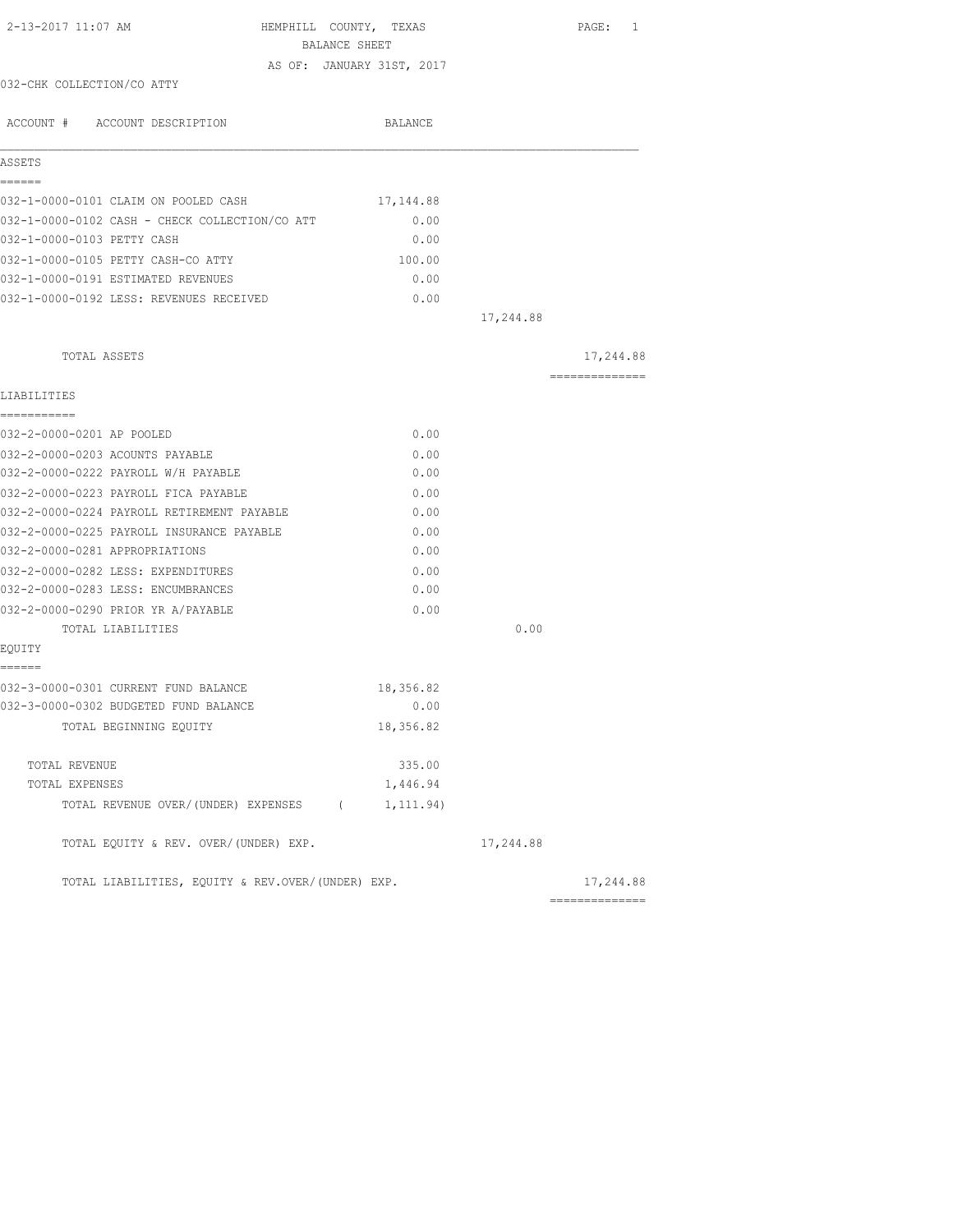| 2-13-2017 11:07 AM                                | HEMPHILL COUNTY, TEXAS<br>BALANCE SHEET |          | PAGE: 1        |
|---------------------------------------------------|-----------------------------------------|----------|----------------|
|                                                   | AS OF: JANUARY 31ST, 2017               |          |                |
| 036-ANNUAL LEOSE/LAW                              |                                         |          |                |
| ACCOUNT # ACCOUNT DESCRIPTION                     | BALANCE                                 |          |                |
| ASSETS                                            |                                         |          |                |
| ======                                            |                                         |          |                |
| 036-1-0000-0101 CLAIM ON POOLED CASH              | 7,459.24                                |          |                |
| 036-1-0000-0102 CASH - ANNUAL LEOSE/LAW           | 0.00                                    |          |                |
| 036-1-0000-0191 ESTIMATED REVENUES                | 0.00                                    |          |                |
| 036-1-0000-0192 LESS: REVENUES RECEIVED           | 0.00                                    |          |                |
|                                                   |                                         | 7,459.24 |                |
| TOTAL ASSETS                                      |                                         |          | 7,459.24       |
|                                                   |                                         |          | ============== |
| LIABILITIES<br>-----------                        |                                         |          |                |
| 036-2-0000-0201 AP POOLED                         | 0.00                                    |          |                |
| 036-2-0000-0203 ACOUNTS PAYABLE                   | 0.00                                    |          |                |
| 036-2-0000-0222 PAYROLL W/H PAYABLE               | 0.00                                    |          |                |
| 036-2-0000-0223 PAYROLL FICA PAYABLE              | 0.00                                    |          |                |
| 036-2-0000-0224 PAYROLL RETIREMENT PAYABLE        | 0.00                                    |          |                |
| 036-2-0000-0225 PAYROLL INSURANCE PAYABLE         | 0.00                                    |          |                |
| 036-2-0000-0281 APPROPRIATIONS                    | 0.00                                    |          |                |
| 036-2-0000-0282 LESS: EXPENDITURES                | 0.00                                    |          |                |
| 036-2-0000-0283 LESS: ENCUMBRANCES                | 0.00                                    |          |                |
| 036-2-0000-0290 PRIOR YR A/PAYABLE                | 0.00                                    |          |                |
| TOTAL LIABILITIES                                 |                                         | 0.00     |                |
| EQUITY                                            |                                         |          |                |
| ======<br>036-3-0000-0301 CURRENT FUND BALANCE    | 7,459.24                                |          |                |
| 036-3-0000-0302 BUDGETED FUND BALANCE             | 0.00                                    |          |                |
| TOTAL BEGINNING EQUITY                            | 7,459.24                                |          |                |
|                                                   |                                         |          |                |
| TOTAL REVENUE                                     | 0.00                                    |          |                |
| TOTAL EXPENSES                                    | 0.00                                    |          |                |
| TOTAL REVENUE OVER/(UNDER) EXPENSES               | 0.00                                    |          |                |
| TOTAL EQUITY & REV. OVER/(UNDER) EXP.             |                                         | 7,459.24 |                |
| TOTAL LIABILITIES, EQUITY & REV.OVER/(UNDER) EXP. |                                         |          | 7,459.24       |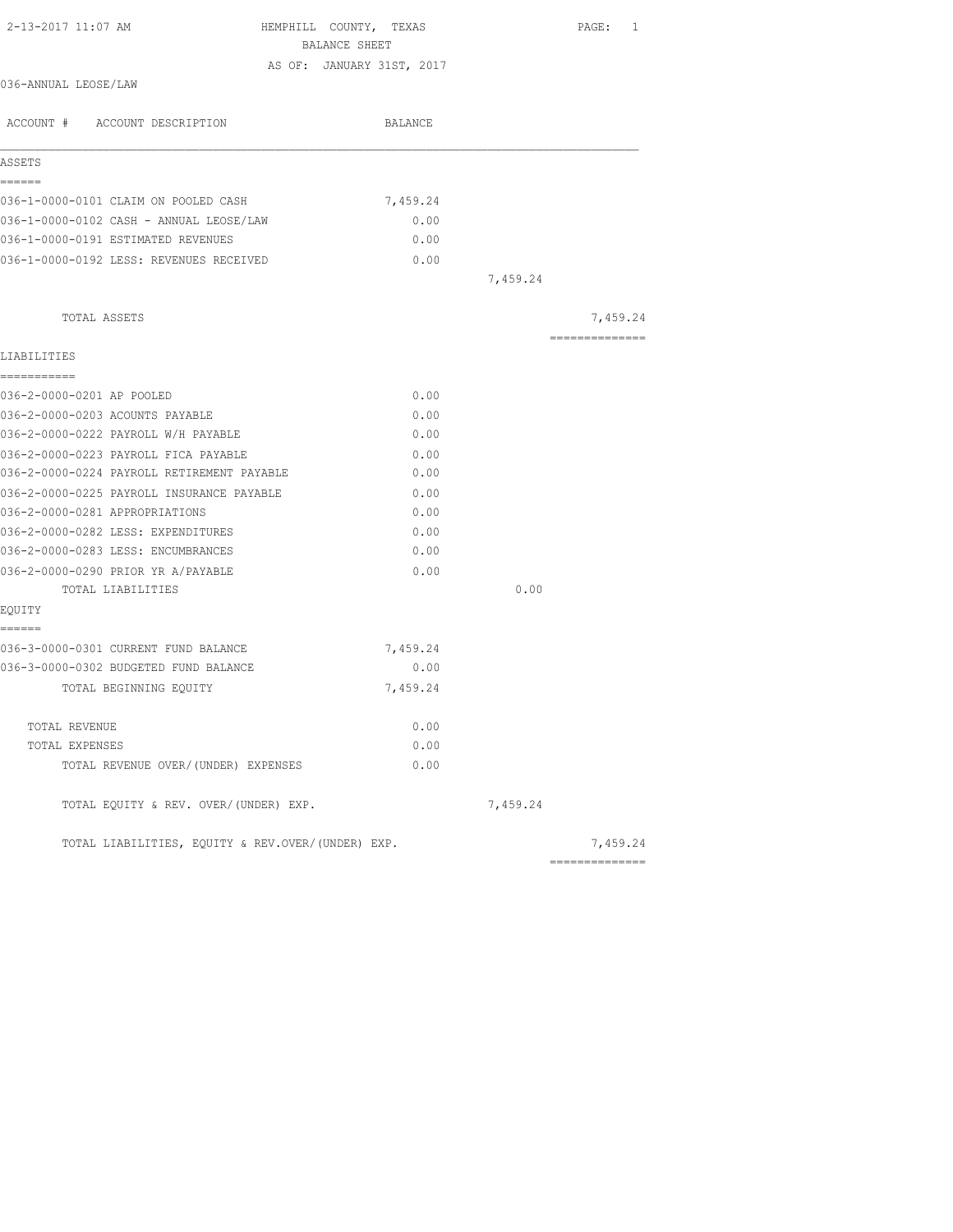| 2-13-2017 11:07 AM                                | HEMPHILL COUNTY, TEXAS<br>BALANCE SHEET |           | PAGE: 1        |
|---------------------------------------------------|-----------------------------------------|-----------|----------------|
|                                                   | AS OF: JANUARY 31ST, 2017               |           |                |
| 046-SCAAP                                         |                                         |           |                |
| ACCOUNT # ACCOUNT DESCRIPTION                     | BALANCE                                 |           |                |
| ASSETS                                            |                                         |           |                |
| ======<br>046-1-0000-0101 CLAIM ON POOLED CASH    | 65,265.58                               |           |                |
| 046-1-0000-0102 CASH - SCAAP                      | 0.00                                    |           |                |
| 046-1-0000-0191 ESTIMATED REVENUES                | 0.00                                    |           |                |
| 046-1-0000-0192 LESS: REVENUES RECEIVED           | 0.00                                    |           |                |
|                                                   |                                         | 65,265.58 |                |
| TOTAL ASSETS                                      |                                         |           | 65,265.58      |
|                                                   |                                         |           | ============== |
| LIABILITIES<br>-----------                        |                                         |           |                |
| 046-2-0000-0201 AP POOLED                         | 0.00                                    |           |                |
| 046-2-0000-0203 ACOUNTS PAYABLE                   | 0.00                                    |           |                |
| 046-2-0000-0222 PAYROLL W/H PAYABLE               | 0.00                                    |           |                |
| 046-2-0000-0223 PAYROLL FICA PAYABLE              | 0.00                                    |           |                |
| 046-2-0000-0224 PAYROLL RETIREMENT PAYABLE        | 0.00                                    |           |                |
| 046-2-0000-0225 PAYROLL INSURANCE PAYABLE         | 0.00                                    |           |                |
| 046-2-0000-0281 APPROPRIATIONS                    | 0.00                                    |           |                |
| 046-2-0000-0282 LESS: EXPENDITURES                | 0.00                                    |           |                |
| 046-2-0000-0283 LESS: ENCUMBRANCES                | 0.00                                    |           |                |
| TOTAL LIABILITIES                                 |                                         | 0.00      |                |
| EOUITY                                            |                                         |           |                |
| ======<br>046-3-0000-0301 CURRENT FUND BALANCE    | 59,529.46                               |           |                |
| 046-3-0000-0302 BUDGETED FUND BALANCE             | 0.00                                    |           |                |
| TOTAL BEGINNING EOUITY                            | 59,529.46                               |           |                |
| TOTAL REVENUE                                     | 7,354.00                                |           |                |
| TOTAL EXPENSES                                    | 1,617.88                                |           |                |
| TOTAL REVENUE OVER/(UNDER) EXPENSES               | 5,736.12                                |           |                |
| TOTAL EQUITY & REV. OVER/(UNDER) EXP.             |                                         | 65,265.58 |                |
| TOTAL LIABILITIES, EQUITY & REV.OVER/(UNDER) EXP. |                                         |           | 65,265.58      |
|                                                   |                                         |           |                |

==============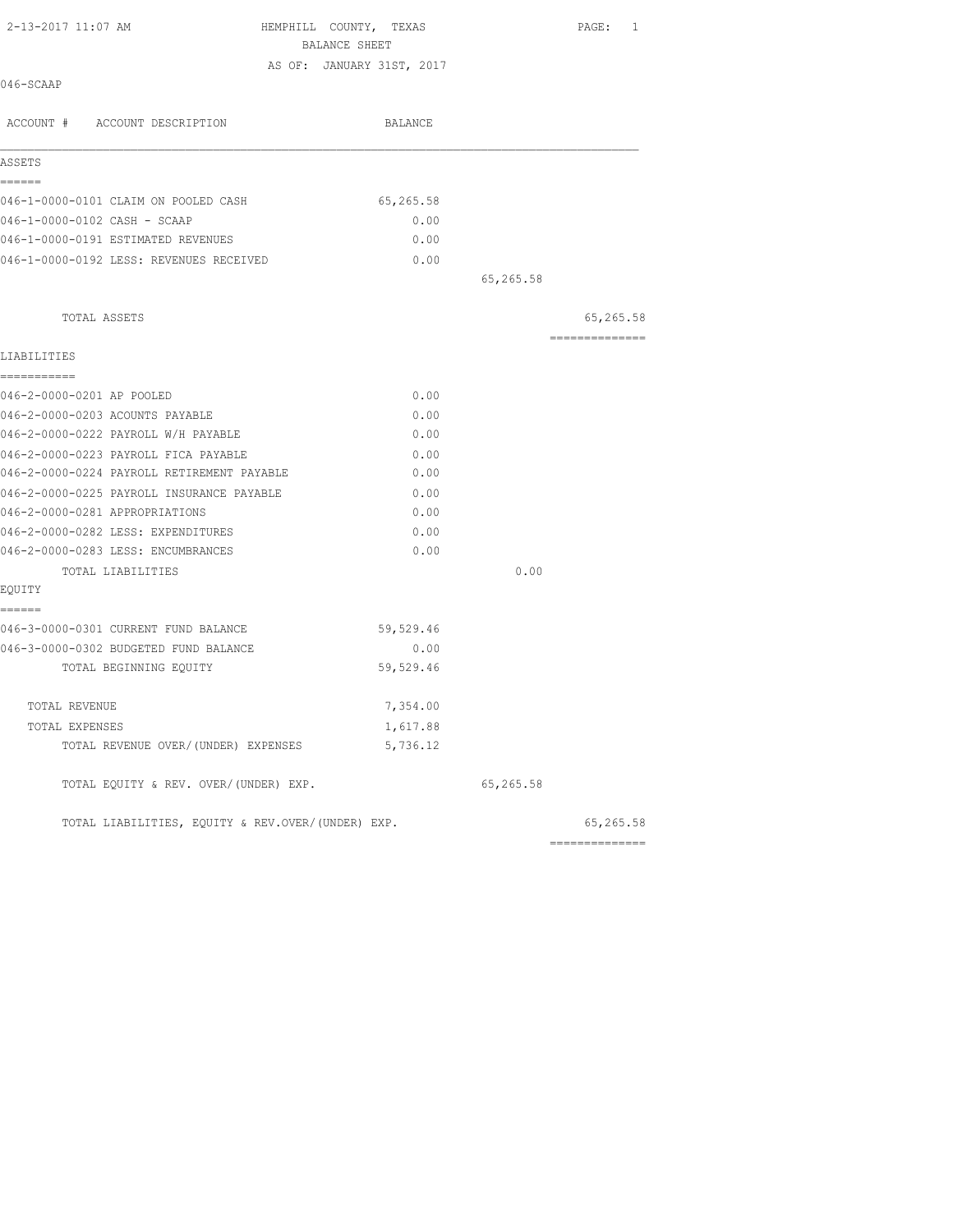| 2-13-2017 11:07 AM                                | HEMPHILL COUNTY, TEXAS |                           |           | PAGE: 1                                                                                                                                                                                                                                                                                                                                                                                                                                                                                |
|---------------------------------------------------|------------------------|---------------------------|-----------|----------------------------------------------------------------------------------------------------------------------------------------------------------------------------------------------------------------------------------------------------------------------------------------------------------------------------------------------------------------------------------------------------------------------------------------------------------------------------------------|
|                                                   |                        | <b>BALANCE SHEET</b>      |           |                                                                                                                                                                                                                                                                                                                                                                                                                                                                                        |
|                                                   |                        | AS OF: JANUARY 31ST, 2017 |           |                                                                                                                                                                                                                                                                                                                                                                                                                                                                                        |
| 047-SHERIFF COMMISSARY                            |                        |                           |           |                                                                                                                                                                                                                                                                                                                                                                                                                                                                                        |
| ACCOUNT # ACCOUNT DESCRIPTION                     |                        | BALANCE                   |           |                                                                                                                                                                                                                                                                                                                                                                                                                                                                                        |
| ASSETS                                            |                        |                           |           |                                                                                                                                                                                                                                                                                                                                                                                                                                                                                        |
| ------<br>047-1-0000-0101 SHERIFF COMMISSARY      |                        | 10,875.39                 |           |                                                                                                                                                                                                                                                                                                                                                                                                                                                                                        |
| 047-1-0000-0102 CASH-SHERIFF COMMISSARY           |                        | 0.00                      |           |                                                                                                                                                                                                                                                                                                                                                                                                                                                                                        |
|                                                   |                        |                           | 10,875.39 |                                                                                                                                                                                                                                                                                                                                                                                                                                                                                        |
| TOTAL ASSETS                                      |                        |                           |           | 10,875.39                                                                                                                                                                                                                                                                                                                                                                                                                                                                              |
| EOUITY                                            |                        |                           |           | ---------------                                                                                                                                                                                                                                                                                                                                                                                                                                                                        |
| ======<br>047-3-0000-0301 SHERIFF COMMISSARY      |                        | 10,875.39                 |           |                                                                                                                                                                                                                                                                                                                                                                                                                                                                                        |
| TOTAL BEGINNING EQUITY                            |                        | 10,875.39                 |           |                                                                                                                                                                                                                                                                                                                                                                                                                                                                                        |
| TOTAL REVENUE                                     |                        | 0.00                      |           |                                                                                                                                                                                                                                                                                                                                                                                                                                                                                        |
| TOTAL EXPENSES                                    |                        | 0.00                      |           |                                                                                                                                                                                                                                                                                                                                                                                                                                                                                        |
| TOTAL REVENUE OVER/(UNDER) EXPENSES               |                        | 0.00                      |           |                                                                                                                                                                                                                                                                                                                                                                                                                                                                                        |
| TOTAL EQUITY & REV. OVER/(UNDER) EXP.             |                        |                           | 10,875.39 |                                                                                                                                                                                                                                                                                                                                                                                                                                                                                        |
| TOTAL LIABILITIES, EQUITY & REV.OVER/(UNDER) EXP. |                        |                           |           | 10,875.39                                                                                                                                                                                                                                                                                                                                                                                                                                                                              |
|                                                   |                        |                           |           | $\begin{array}{cccccccccccccc} \multicolumn{2}{c}{} & \multicolumn{2}{c}{} & \multicolumn{2}{c}{} & \multicolumn{2}{c}{} & \multicolumn{2}{c}{} & \multicolumn{2}{c}{} & \multicolumn{2}{c}{} & \multicolumn{2}{c}{} & \multicolumn{2}{c}{} & \multicolumn{2}{c}{} & \multicolumn{2}{c}{} & \multicolumn{2}{c}{} & \multicolumn{2}{c}{} & \multicolumn{2}{c}{} & \multicolumn{2}{c}{} & \multicolumn{2}{c}{} & \multicolumn{2}{c}{} & \multicolumn{2}{c}{} & \multicolumn{2}{c}{} & \$ |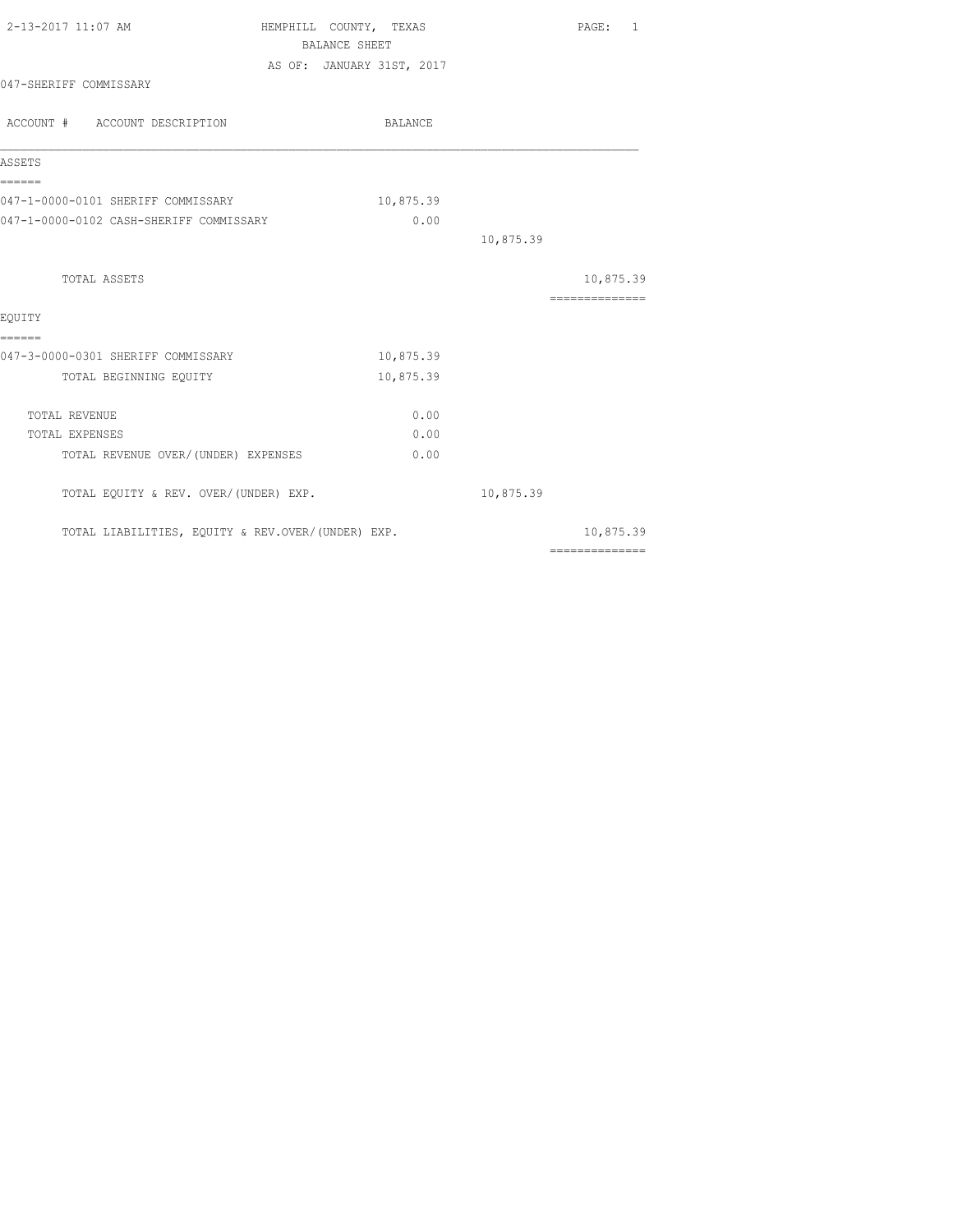| 2-13-2017 11:07 AM  | HEMPHILL COUNTY, TEXAS    | PAGE: |  |
|---------------------|---------------------------|-------|--|
|                     | BALANCE SHEET             |       |  |
|                     | AS OF: JANUARY 31ST, 2017 |       |  |
| 048-SHERIFF SEIZURE |                           |       |  |
|                     |                           |       |  |

| ACCOUNT # ACCOUNT DESCRIPTION                     | BALANCE  |          |                            |
|---------------------------------------------------|----------|----------|----------------------------|
| ASSETS                                            |          |          |                            |
| ------<br>048-1-0000-0102 CASH                    | 5,306.77 |          |                            |
|                                                   |          | 5,306.77 |                            |
| TOTAL ASSETS                                      |          |          | 5,306.77<br>============== |
| EQUITY                                            |          |          |                            |
| ======                                            |          |          |                            |
| 048-3-0000-0301 FUND BALANCE                      | 5,306.77 |          |                            |
| TOTAL BEGINNING EQUITY                            | 5,306.77 |          |                            |
| TOTAL REVENUE                                     | 0.00     |          |                            |
| TOTAL EXPENSES                                    | 0.00     |          |                            |
| TOTAL REVENUE OVER/ (UNDER) EXPENSES              | 0.00     |          |                            |
| TOTAL EQUITY & REV. OVER/(UNDER) EXP.             |          | 5,306.77 |                            |
| TOTAL LIABILITIES, EQUITY & REV.OVER/(UNDER) EXP. |          |          | 5,306.77                   |
|                                                   |          |          | ==============             |